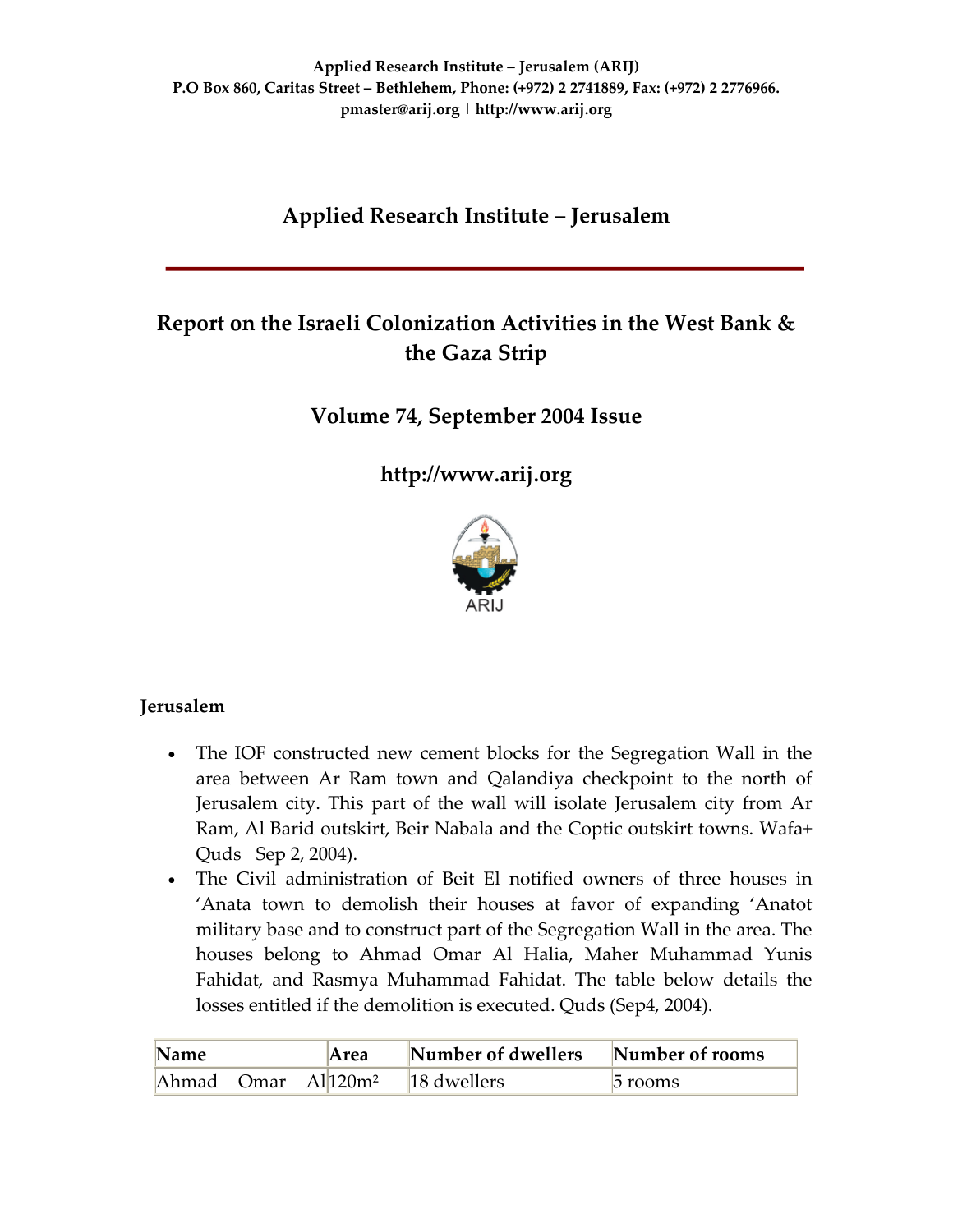| Halia                              |                                                   |  |
|------------------------------------|---------------------------------------------------|--|
| Muhammad Fahidat 140m <sup>2</sup> | 9 dwellers (2 families) $\frac{1}{6}$ rooms       |  |
| Rasmiya Fahidat                    | $160 \text{ m}^2$ 9 dwellers (2 families) 6 rooms |  |

- The Israeli bulldozers continued razing lands in Ar Ram town, north of Jerusalem city preparing for the Segregation Wall in the area. The bulldozers completed another half kilometer of the Wall on Ramallah‐ Jerusalem road. Wafa (Sep 7, 2004). **click here for [related](http://www.poica.org/editor/case_studies/view.php?recordID=426) issues.**
- The IOF intensified its colonial activities between Qalandia checkpoint and Al Barid outskirt, north of Jerusalem city by erecting more wall blocks of 5m high on the road. The blocks were constructed to divide the main road into two parts, disrupting all aspects of life in the area mainly the educational and the commercial sectors. A number of schools are also affected by the construction of the wall blocks and they are: Al Iman School, Al Awqaf School, The Anglican School, Al Umma School, Al Aytam Islamic School and the Rosary sisters school. Wafa (Sep 10, 2004)
- The Israeli occupying forces shut down six polling stations inside the occupied east Jerusalem and arrested all of the personnel inside and confiscated the registration documents. The Israeli occupation forces staged into the electoral registration in Silwan, Al Thouri, Elesaweya, Al Tour and Shaufat Refugee Camp, took all the workers under arrest, revoked all the documents and put close notices at the doors. IPC (Sep 10, 2004).
- A number of Israeli settlers belonging to the Israeli A'tarit Kohanim group incurred into the Old city of Jerusalem and without pre‐notification took over the house of Azhariya Zgh'eer in Souq Al Qattaneen. Al Quds (Sep 15, 2004). **Click here for more [details.](http://www.poica.org/editor/case_studies/view.php?recordID=393)**
- The Israeli government is seeking to expand the "E1" plan in Jerusalem city where it distributed new notification orders to residents of Al Isawiya and Az Za'ayyem and declared the confiscation of the lands located between the aforementioned cities under the slogan of "state land". The Israeli plan talks about adding a total of 4000 housing units that will link the Israeli settlement of Ma'ale Adumim and the French Hill together. Quds (Sep 16, 2004).
- The Israeli government initiated the new constructed two-sided tunnel in Jerusalem city which is to link Hebron Gate with Al Musrara neighborhood in Jerusalem city. Not forgetting to mention that the length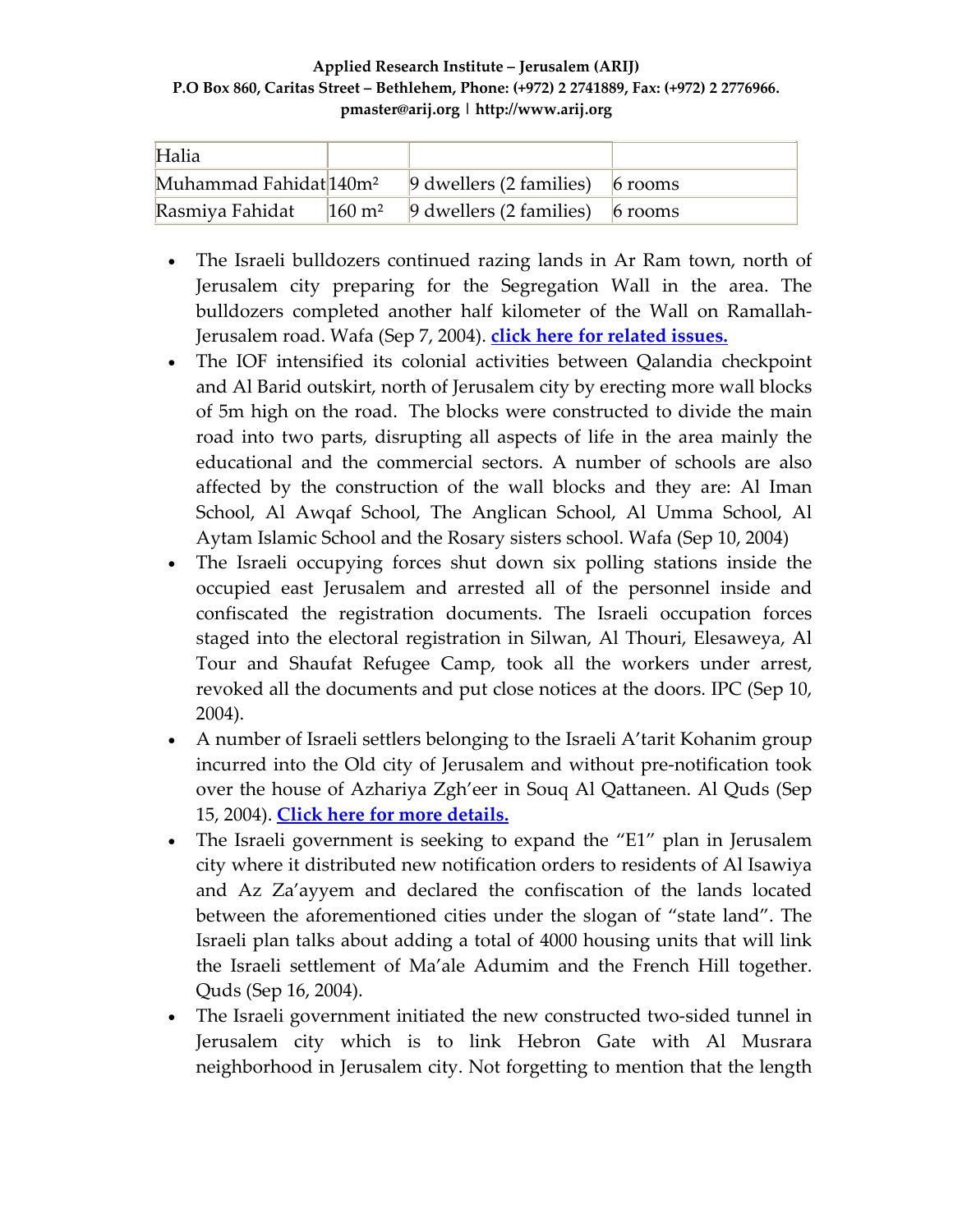of the two‐sided tunnel is 400 meters and the constructionsʹ costs reached to NIS 95 Million. Quds (Sep 20, 2004).

- The Israeli ministry of interior charged residents Khamis Dkeek and Husam Sbeih from Jerusalem city a penalty of NIS 470,000 (NIS 220,000, NIS 250.000 consecutively) for building their houses without Licenses. Quds (Sep 23, 2004).
- Mayor of Jerusalem city, Uri Luplenski, is willing to construct a new neighborhood in Wad Al Joz, in eastern Jerusalem, for the purpose of settling settlers in the area and to strengthen the link between the Jewish neighborhoods and public institutions situated in Mount Scopus area and the eastern part o the old city. Haʹaretz+ Quds (Sep 24, 2004)
- The IOF continued constructing the 5m high cement blocks between Qalandyia checkpoint and the outskirt of Dahyat Al Barid. This construction will isolate the nearby school (Al Eman) from others in the same area. Wafa (Sep 26, 2004). **Click here for [related](http://www.poica.org/editor/case_studies/view.php?recordID=426) issue.**

# **Qalqiliyia**

- The IOF demolished the two-storey house of Yousef Taleb Ghbary in Zaid neighborhood in Qalqiliya city and displaced 9 family members. Wafa+ Quds (Sep 15, 2004)
- Israeli settlers of Ma'ale Shomron and the nearby outposts aggressed on agricultural lands and uprooted a huge number of Olive trees owned by Qasem Mara'ba and Majed Deeb Odeh in Kafr Thulth town in Qalqiliya district. Wafa (Sep 28, 2004)

# **Gaza**

- The IOF razed 20 dunums of agricultural lands cultivated with Olives, Figs, Almonds and Vegetables, uprooted 200 Olive trees and razed 10 plastic houses in Umm Al Qares area to the north of Rafah district. Lands owned by heirs of Ibrahim Abu Dhaher. Quds (Sep 1, 2004)
- The Israeli bulldozers staged into Wadi Gaza village north of Al Burij refugee camp and erected a dirt road in the area; as a result 5 dunums were razed and belong to Abu Sa'ed, Al Nabahin and As Suwarky families. Al Ayam (Sep 1, 2004)
- The IOF completely demolished three houses owned by Emad Fadel Barika, Hussein Fayez Al Satry and Ahmad Muhammad Barika in Tal Al Sultan quarter in the southern Gaza Strip city of Rafah while partially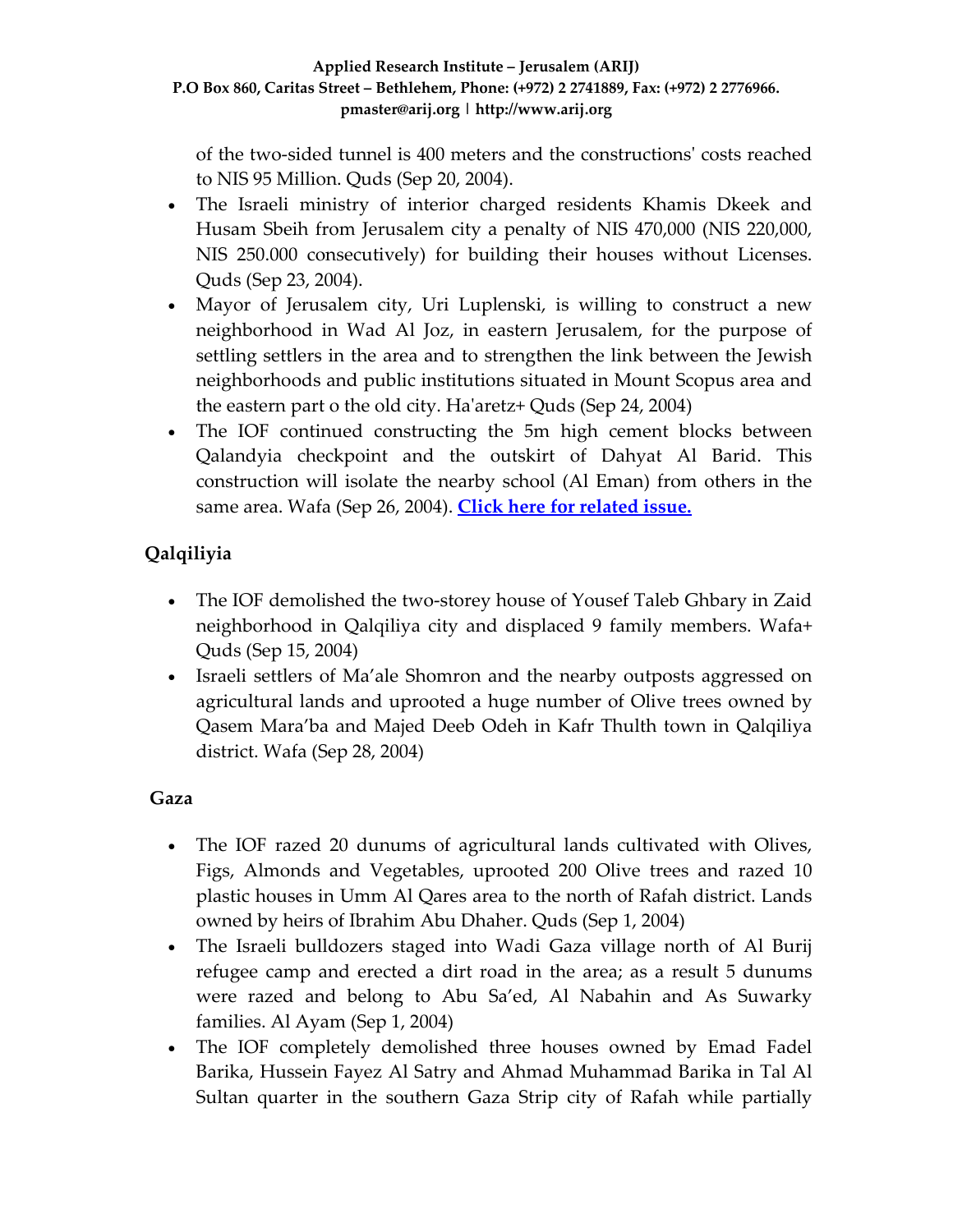destroyed ten others. In addition, the IOF razed agricultural lands cultivated with Olive trees which belong to Ahmad Rajab Barika and Fathi Helmi Barika. Wafa (Sep 1, 2004)

- The IOF staged into Al Namsawi neighborhood to the west of Khan Yunis city and demolished two residential buildings locally known as building (1) and Building (3) each composed of eight floors (32 apartments) and located behind Al Albany Mosque which was also demolished by the IOF. The house of Samir Hamed located west of the city was also burned due to the heavy shelling. Wafa+ Arabynet (Sep 2, 2004)
- The Israeli troops completely demolished a house owned by resident Fatama Abu Shahma, and 13 others located at the edge of the western Khan Yunis refugee camp were partially damaged . IPC (Sep 2, 2004).
- The IOF burned the house of Fawzi Hamed Al Homus in Yibna refugee camp in Rafah city, causing severe damages to the properties. Wafa (Sep 2, 2004)
- The Israeli bulldozers demolished three houses and razed vast area of agricultural lands in northwest of Rafah city. The IOF also destroyed several numbers of green houses, uprooted tens of olives and citrus trees, and destroyed the infrastructure as the Israeli forces destroyed the water networks, the sewage systems and the electric and telephone pools. Al Quds (Sep2,2004)
- The Israeli forces dynamited the house of Ibrahim Al Kurd in Abu Al 'Ureef area, east of Deir Al Balah and forced its dwellers to evict the house preparing to dynamite it. The house was dynamited along with its contents, giving its dwellers no time to salvage their properties. Not forgetting to mention that Mr. Ibrahim used to live in Al Amal neighborhood in Khan Yunis city, where the IOF dynamited his house during the first Intifada and was forced to move and live in Deir Al Balah. Three other Palestinian houses were demolished in the same area in addition to tens of dunums of agricultural lands were also razed. Wafa (Sep 3, 2004)
- A number of Israeli Helicopters shelled on a wood warehouse and metal workshops located in the area between Al Bureij and Al Maghazi refugee camps. The warehouse is owned by Abu Hasan Qandeel and was completely burnt due to the heavy shelling of the Israeli Helicopters. Wafa (Sep 3, 2004)**.**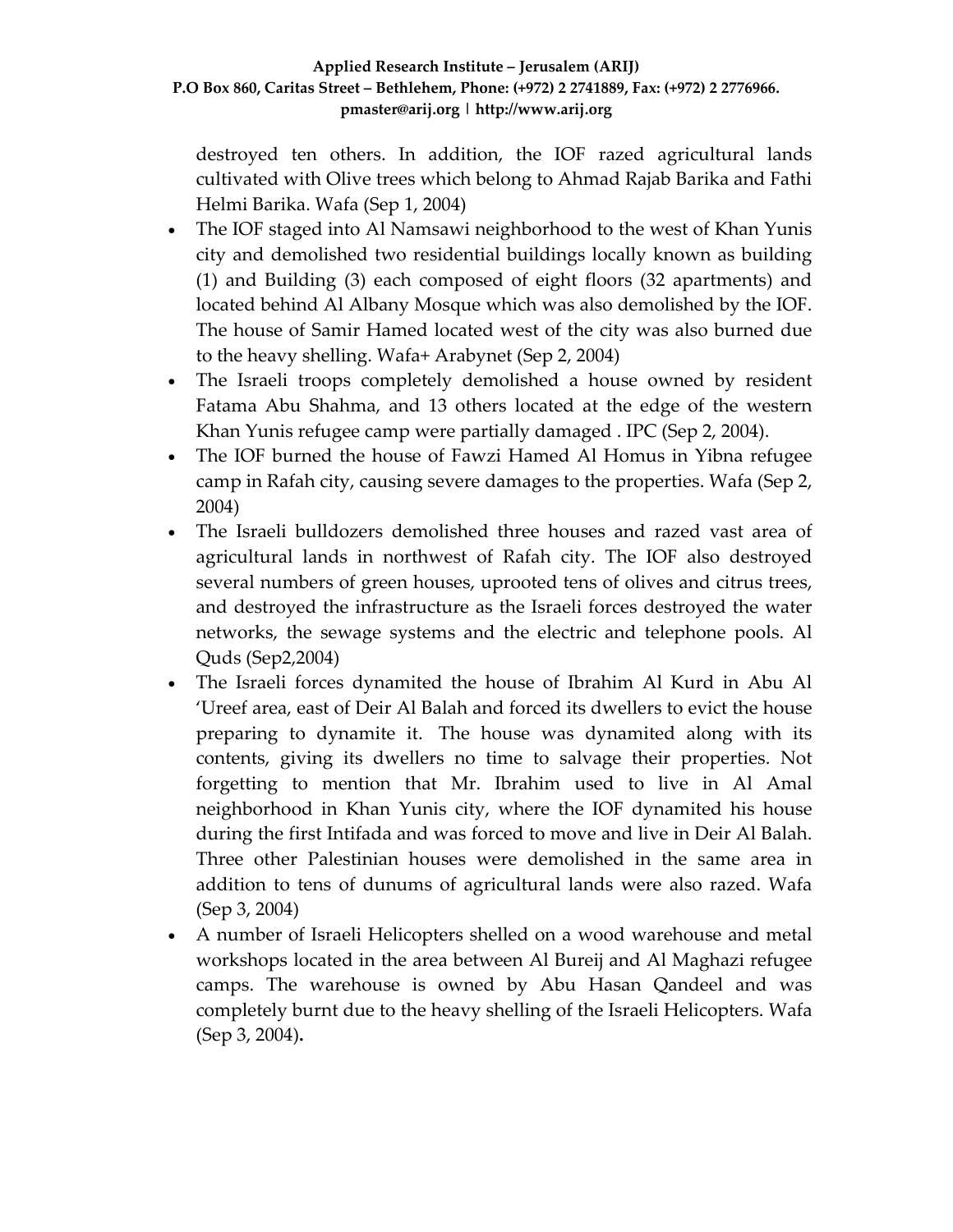- The Israeli occupation forces razed agricultural lands located 500 meters far from "Samir Al Hododi area" which belongs to 'Alloush family. Wafa (Sep 4, 2004).
- In a report issued by the Palestinian center of Human Rights (PCHRGAZA) assured that the IOF dynamited one house, partially demolished 20 others, and razed 12 dunums of agriculture lands in Dear Al Balah city .Wafa (Sep3, 2004).
- The Israeli Helicopters shelled on Naser Hospital in Khan Yunis city causing severe damages to the windows and the labs. The house of Fawzi Hamed located in Yibna refugee camp in Rafah city was burned due to the excessive shelling of the Israeli Helicopters. Quds+ IPC (Sep 3, 2004).
- The IOF razed tens of dunums of agricultural lands east of Jabalya city. Lands belong to Othman Al Haj Ali, Ahmad Al Mutawwak, Daoud Salman, Ramadan Daoud, Khalil Abu Al Nour and Faraj Abdullah. Wafa+ Al Ayam (Sep 4, 2004).
- The IOF razed more hundreds of dunums of agricultural lands in Al 'Atatra area north of Rafah city, and destroyed a number of green houses, agricultural wells, water networks, and uprooted tens of fruitful trees mostly Olives and Almonds. Al Ayam (Sep 7, 2004).
- The IOF incurred into Al 'Atara area north of Rafah city, and demolished the house of Yaser Muhammad Abu 'Arara, a water well owned by Suliamn Abu Al Naja and razed a warehouse for agricultural medicine along with 4 dunums owned by Kamel Husein Abu Jazar. The IOF also razed a number of Poultry farms and green houses belong to 'Abed Muhammad Abu 'Arara, Kamel Husein Abu Jazar and Mahmoud Sulaiman Abu Al Naja. Wafa+ Quds (Sep 7, 2004).
- The IOF closed the coastal road that links Gaza City with the middle governorate and divided Gaza Strip into three cantons after closing Abu Al Holy and Al Matahin checkpoints south of Gaza Strip. Wafa (Sep 7, 2004)
- The IOF erected a new military base on Al Hakem hilltop, south of Tal Al Za'tar area, north of Gaza Strip and added a number of earth‐mounts of height higher than 2 meters around the base. Wafa (Sep 8, 2004).
- The IOF staged into the Bedouin village Um Al Naser north of Beit Hanun town, north of Gaza Strip and razed the main road leading to the village, destroyed the main water line in the village and cut off the phone and the electricity services. The IOF also razed vast areas of agricultural lands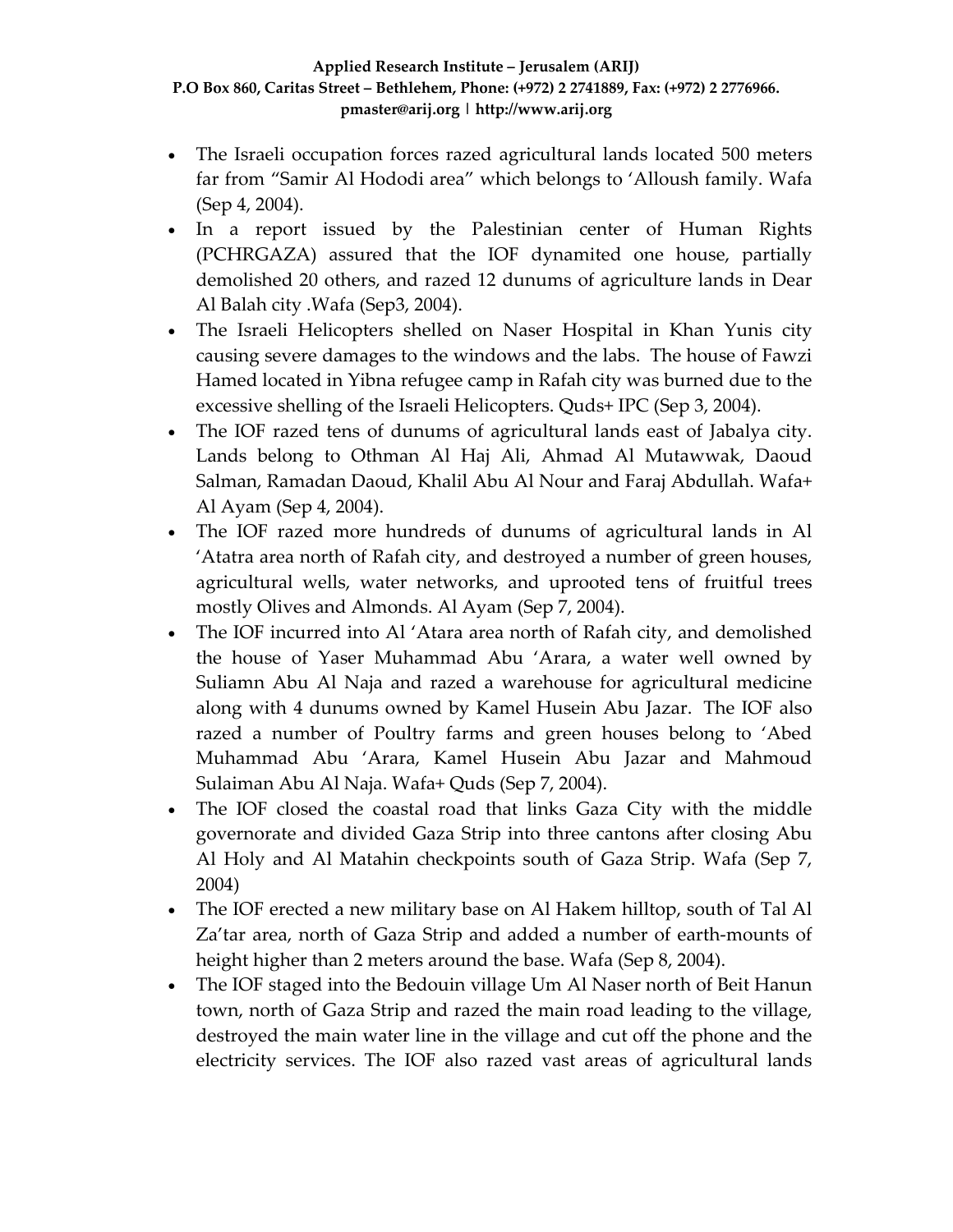cultivated with fruitful trees and a number of sewage systems. Wafa (Sep 8, 2004).

- The IOF demolished the house of Mahmoud 'Obeid west of Zayed city north of Gaza after forcing all dwellers to evacuate the house under the threat of weapons. Quds (Sep 9, 2004).
- The IOF partially demolished the house of Nasar Abu Thaher east of Al Qarara town north of Khan Yunis city. Quds. (Sep 9, 2004).
- The IOF razed 25 dunums of agricultural land east of Jabalya camp, north of Gaza Strip and belong to Rajab and Abdel Hadi Al Jamal. Wafa (Sep 9, 2004).
- The IOF destroyed five cement factories east of Jabalya town, north of Gaza Strip. The factories belong to Al Dughul family and were completely destroyed due to the heavy shelling the area received. Wafa (Sep 9, 2004).
- **The IOF erected 3 new military bases:**
- 1. The first was erected close to Tel Al‐Zaʹtar area, north of Gaza Strip.
- 2. The second on Al Hakim hilltop, south of Tal Al Zaʹtar.
- 3. while the third was erected on Tel Qleibu, north of Tel Al Zaʹtar. Wafa (Sep 2004).
- The IOF demolished four workshops designated for car repairs east of Jabalya city, north of Gaza Strip. The workshops belong to Husneyia family. Not forgetting to mention that workshop owners weren't allowed to salvage any of the equipments. Wafa+ Al Ayam (Sep 9, 2004).
- The IOF destroyed a poultry farm in Al She'sha'a area, east of Jabalya camp, north of Gaza Strip and owned by Methqal Abu Dhaher. Wafa (Sep 9, 2004)
- The IOF demolished three houses east of Beit Lahya city. Houses belong to Ali, Omar and Bassam Al Bahri and residents evacuated the house under the threat of weapons. The IOF also demolished the three‐storey house of Felfel family. The Families were given no time to salvage any of their properties. Wafa (Sep 9, 2004).
- Israel seeks to move Rafah terminal to the south, in an attempt to turn it into a border point between Israel, Egypt and Gaza Strip. This offer allows stranded passengers to be gradually let into the Gaza Strip through the so‐ called ʺNitsanaʺ crossing, located 60 kilometers away from Rafah terminal, and then towards the ʺSofaʺ commercial crossing. (ʹ**Nitsanaʹ crossing is**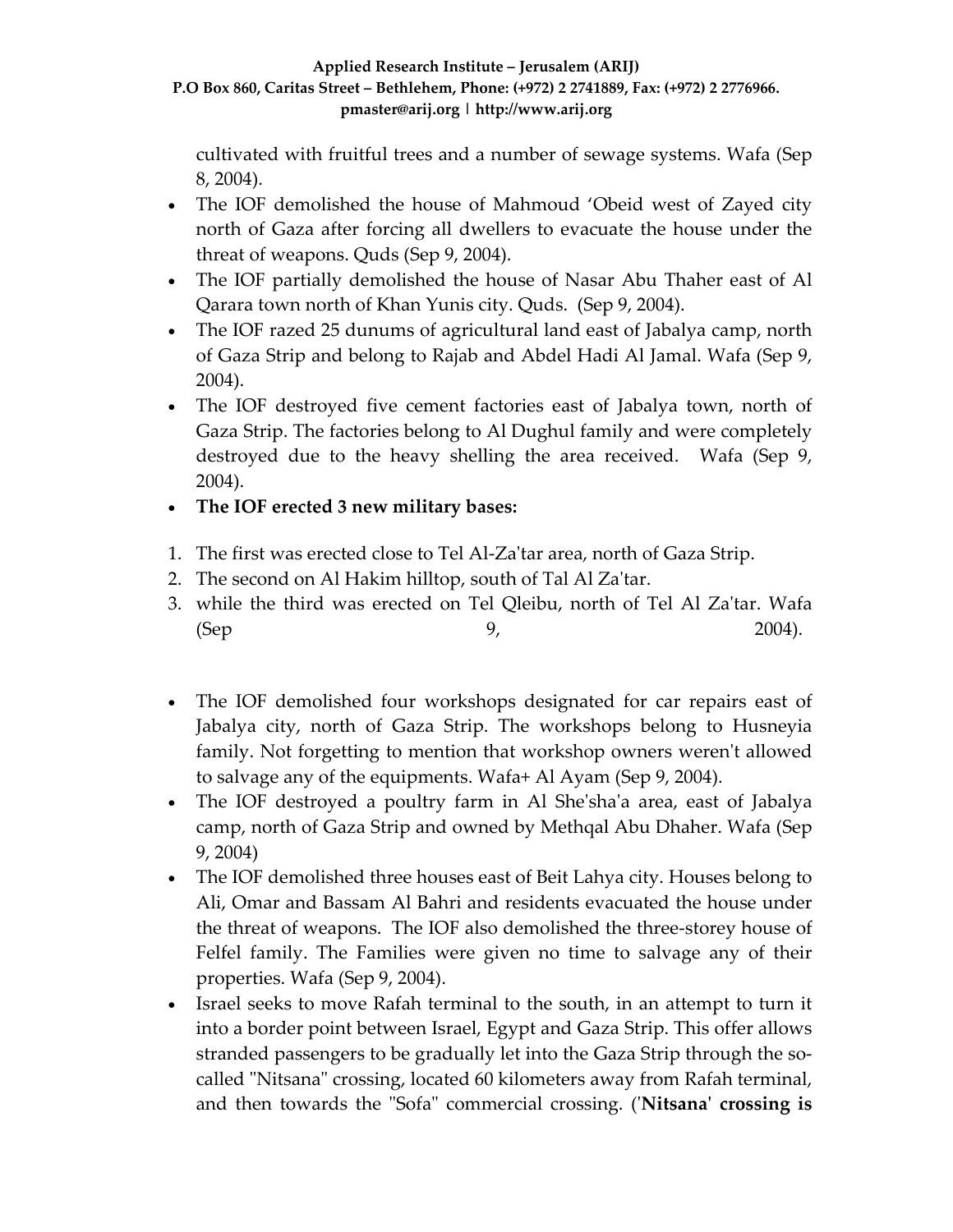**located to the east of Gaza International Airport, near the Al Deheniya area. This area used to be called Al Oja, which is a desert area used to receive goods coming from Egypt to Israel**). Reason stand behind closing Rafah terminal is the Israeli army claims the existence of a "hot security warnings" about smuggling tunnels near the terminal. The so-called "Nitsana" crossing, which is 110 kilometers away from Gaza Strip, deep in the heart of the Negev desert, where passenger services are at their minimum, not to mention the crossing is not capable to handle large numbers of tourists efficiently. IPC (Sep 9, 2004)

- In a report issued by the UNRWA assured that a total of 2,508 shelters, home to over 23,740 people, had been demolished or damaged beyond repair in Gaza Strip during the period of September 2000 and end of August 2004. IPC (Sep 9, 2004)
- The OF shelled on Ahmad Al Shuqeiri school north of Gaza Strip and caused severe damages to the school. A number of nearby houses were also damaged by the shelling. Wafa+ Quds (Sep 10, 2004).
- The IOF took over the three-storey house of Abu Al Laban family located east of Jabalya camp, north of Gaza Strip and transformed it into military barrack. Wafa (Sep 10, 2004).
- The Israeli troops demolished the Headquarter of the vocational training center opposite to Al 'Awda residential apartment buildings, east of Biet Lahya, north the Strip. Wafa+ IPC (Sep 10, 2004).
- The Israeli occupation forces demolished the two-storey house (housing 12 family members mostly children) of Mohammed Muhesein at Al Sika Street, located at the eastern entrance of Jabalya refugee camp, after asking its inhabitants to leave the house, threatening them to demolish it over their head if they disobey the order. IPC+ Wafa (Sep 10, 2004).
- The Israeli shelling on Tal Al Za'tar area, north of Jabalya camp caused the burning of Mas'oud citrus yard. The yard lies close to a number of Palestinian houses which were also affected by the shelling and the fire. Wafa (Sep 10, 2004).
- The Israeli occupation forces demolished the two‐storey house Kamal 'Asaliyia in Al Sika Street located at the eastern entrance of Jabalya refugee camp and forced its dwellers to evacuate the house under the threat of weapons and prevented them from rescuing their properties. Wafa (Sep 10, 2004).
- The IOF threatened to demolish the house of Sal'a family located east of Tal Al Za'tar area, north of Gaza Strip. Wafa (Sep 10, 2004).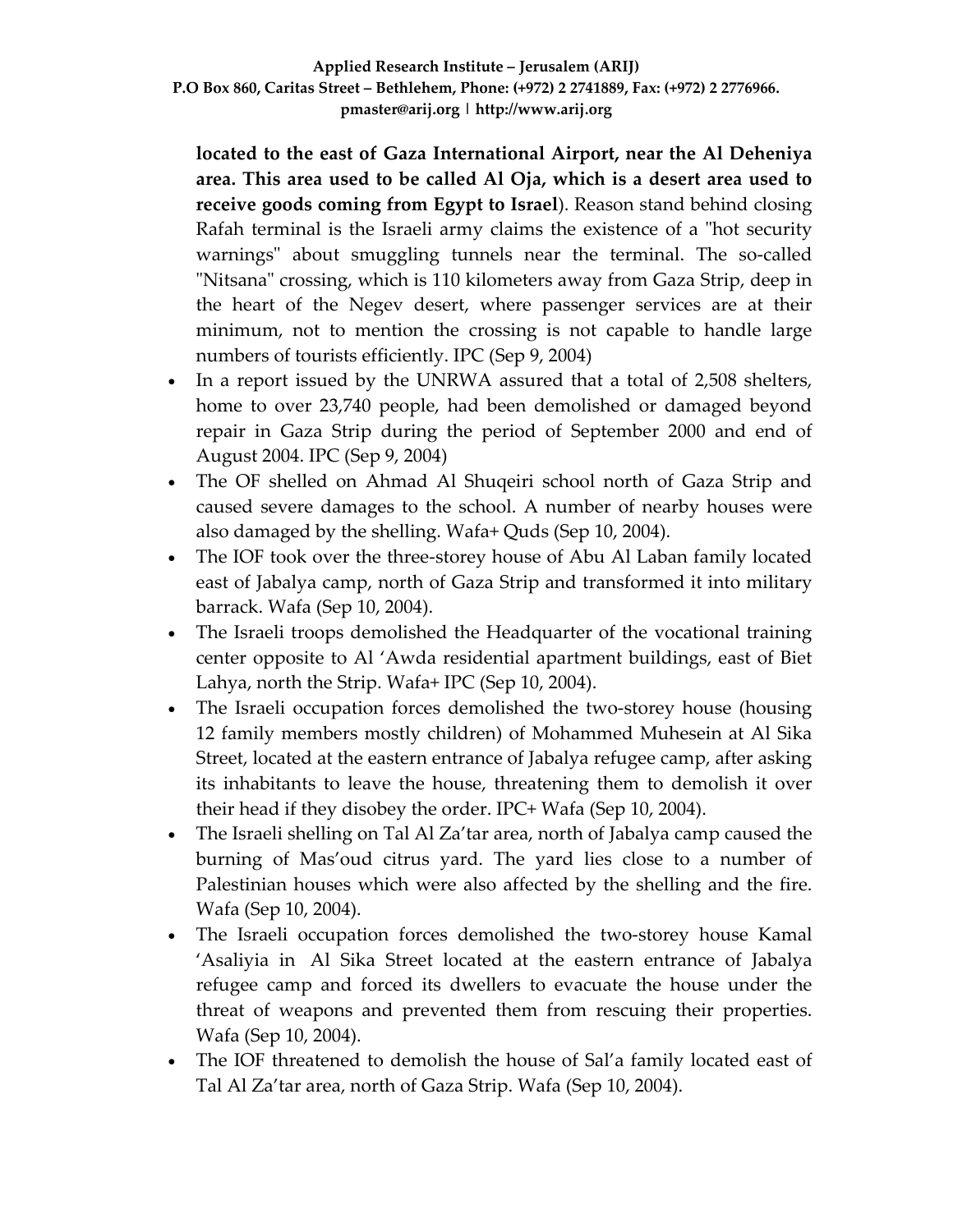- The Israeli incursion to Gaza northern Governorate caused the destruction of 40 Palestinian houses and the complete destruction of the Infrastructure. Almost 16 houses were completely demolished and another 26 houses were partially destroyed as the Israeli forces incurred into Both Jabalya and Beit Lahya cities and destroyed five cement factories owned by Al Da'el family, razed thousands of dunums of agricultural lands cultivated with fruitful trees such as Olives and Vegetables, impaired the telephone, electricity and water networks in addition to the irrigation and sewage systems. Wafa+ Quds (Sep 11, 2004).
- The Israeli bulldozers razed vast areas of agricultural lands in Al Sheikh 'Ajlin area south of Gaza strip and uprooted several number of field crops and Olive trees, owned by Shamlakh family. Al Ayam (Sep11, 2004).
- The IOF razed agricultural lands in Rafah city, south of Gaza Strip and owned by Abu Ataya and Al Farra families. Wafa (Sep 11, 2004).
- The IOF demolished the 180 meter square house of Abdel Karim Salha in Jabalya camp without any pre‐notification. Al Ayam (Sep 12, 2004).
- The Israeli bulldozers knocked down the house of Awad Al Kahloot and his sons in Tal Za'tar area and a 24-meter-long construction material warehouse. The losses are estimated at \$215000 as the warehouse was completely destroyed and turned to piles of rubbles. IPC (Sep 13, 2004).
- The house of 'Abed El Karim Salha was destroyed by the IOF as the Israeli tanks showered the area with bullets, shattering all windows before they advanced into the house and flattened it. The house is inhabited by 15 family members who flee the house before it was reduced to rubble. IPC (Sep 13, 2004).
- The Israeli bulldozers uprooted Mohammed Badawi's 20 dunums land planted with 30‐years‐old citrus trees. Each tree filled an entire crate with oranges or lemons." Badawi lost also a citrus plantation east of Jabalya camp in the last invasion of northern Gaza Strip, in which Israeli forces razed 30 dunums of citrus trees, a large irrigation pump and a shed. The Israelis claim that the house was destroyed resistance fighters hide inside them while Mohammed Badawiʹs house lies far away from any Israeli settlement or town. The Israeli forces have destroyed the main water pipes in the area, depriving them of clean drinking water for almost four days. IPC (Sep 13, 2004)
- The Israeli bulldozers razed vast area of agricultural lands in Rafah city south of Gaza Strip owned by Abu 'Ataya and Al Farra families'. Quds (Sep 13, 2004).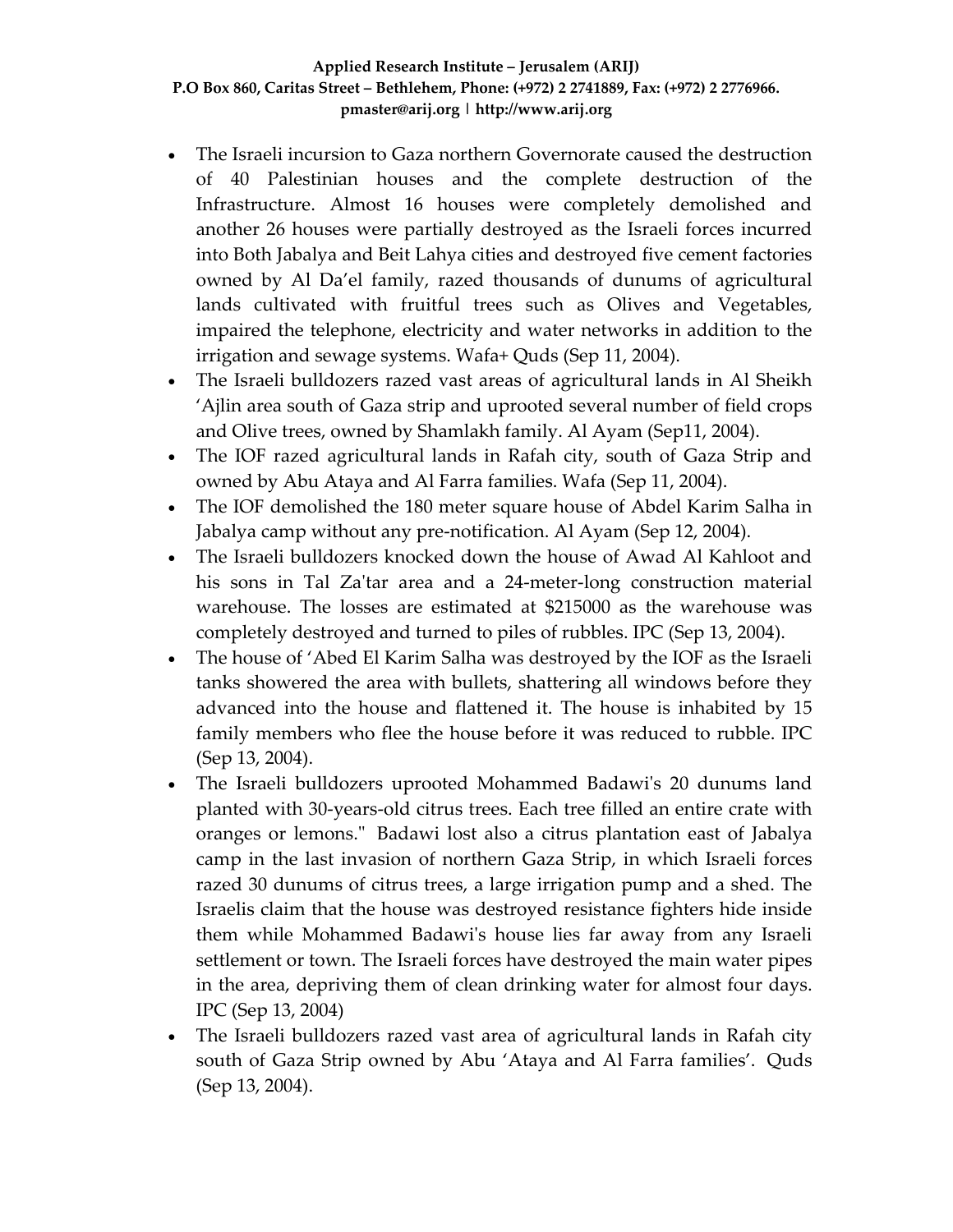- A new Israeli military outpost was erected by the IOF northeast of Al Shuhada cemetery east of Jabalya refugee camp. The new military outpost is supplied with cement blocks and is located on a hilltop north west the cemetery. Wafa (Sep 14, 2004).
- The IOF razed vast areas of agricultural lands cultivated with fruitful trees in Al Mughraqa area to the south of Gaza city, causing severe loses. Wafa (Sep 15, 2004)
- The IOF destroyed the two-storey house of Jawad Abu 'Eid east of Al Qarara city without pre‐notification, displacing 18 dwellers. Quds (Sep15, 2004).
- The IOF demolished the two-storey house of Fathi Shuman and fourstorey house of Mer'i family in Al Sha'ut area in Rafah district to the south of the Strip, displacing tens of dwellers. The IOF also demolished during its incursion to Al Mughraqa area, south of Gaza Strip four houses owned by Al Ash‐hab and Al Malhi families. In addition, the IOF demolished two cement factories owned Abu Hajo family and agricultural lands belong to Abu Kamil family. Wafa+ Quds (Sep 15, 2004)
- The IOF razed 50 dunums of agricultural lands cultivated with Citrus and Almonds east of Jabalya refugee camp to the north of Gaza Strip which belongs to the families of Al Zayn, I'bayd and 'Abed Rabou. Wafa+ Quds+ Al Ayam (Sep 17, 2004)
- In a report issued by the Palestinian center for human rights (PCHRGAZA) showed that Israel, during its last incursion to the northern areas of Gaza Strip caused the demolition of 42 residential houses (between completely and partially), razed 90 dunums of agricultural land and destroyed the infrastructure and other network systems in the area. Quds (Sep 18, 2004)
- The IOF razed vast areas of agricultural lands near Al Hawuz and Al Badu areas near Abraj Al Nada to the north of the Strip. Wafa (Sep 21, 2004)
- The IOF took over the house of Hussein Al Sumayri in Abu Dhaher area to the east of Al Qarara town south of the Strip and transformed it into military barrack. In addition, the Israeli bulldozers uprooted 300 Olive and Almond trees in the area owned by Ahmad and Jum'a Al Sumayri. Wafa (Sep 21, 2004)
- The IOF staged into Al Qarara town to the north of Khan Yunis city and razed 26 dunums of lands cultivated with Olive trees which belong to Ahmad Al Sumayri, 'Abed El Qader Al Sumayri, Muhammad Al Sumayri,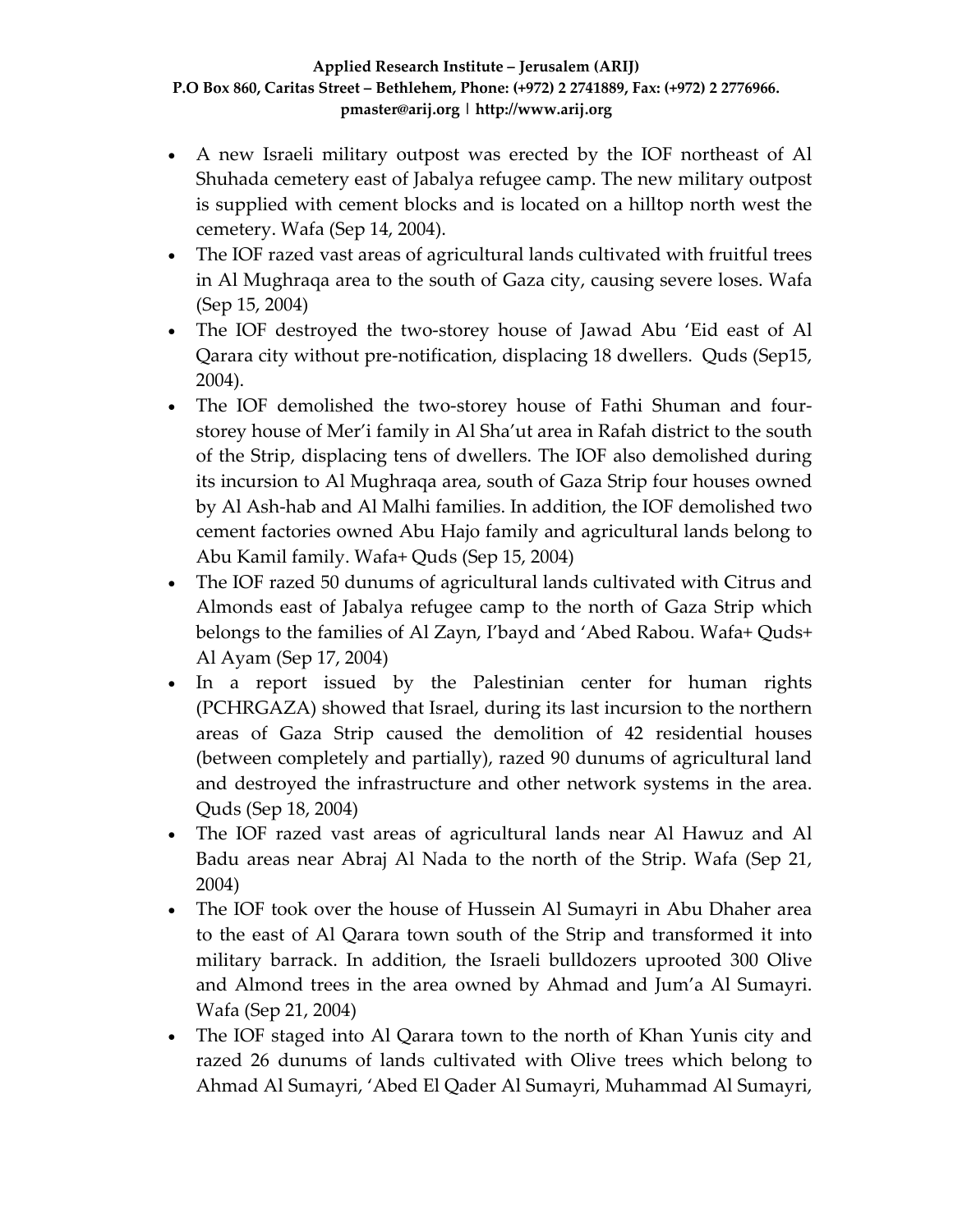Muhammad Abu Haleb and Ghazi Mhana. It is worth mentioning that the house of Hussein Al Summeri was turned into military barrack. Wafa+ Quds (Sep 21, 2004)

- The IOF demolished several numbers of houses in Al Barakah area in the western camp of Khan Yunis. Wafa(Sep 23, 2004)
- The Israeli troops supplied Netzarim settlement to the south of Gaza city with ten caravans in an attempt to increase the area of the settlement. The IOF also staged into Al Mughraqa area south of Gaza city and razed vast area of agricultural land cultivated with Orange, Olives, Figs and Palms which belong to Abu Hajer and Al 'Asali families. In addition, the house of Abu Hajer was transformed by the IOF into a military barrack. Al Ayam (Sep 24, 2004)
- The IOF demolished 7 houses in the western camp of Khan Yunis. Among the owners resident Kamal Khalifeh was known. Quds (September 24, 2004)
- The house of 'Awny Abu Sayf in the western camp of Khan Yunis was burned due to the excessive shelling the area received. Quds (Sep 24, 2004)
- The IOF completely demolished 7 commercial stores near the industrial zone of Beit Hanun to the north of the Strip. Wafa (Sep 24, 2004)
- The IOF demolished the house of Musa Abu Jarad in Beit Hanun city, displaced 15 dwellers and razed 15 dunums of lands planted with Olives and owned by Abu Jarad family. Wafa (Sep 24, 2004)
- The IOF razed vast areas of agricultural lands and plastic houses owned by Marzouq Al Masri along with a poultry farm owned by Kawar' family. Wafa (Sep 24, 2004)
- The IOF staged into Khan Yunis city and demolished several number of houses in the area. Among the owners, the following were known: Hussein Kawar', Salem Al Masri, Salim Kawar', Odeh Saleh and Marzouq Al Masri. Wafa (Sep 24, 2004)
- The Israeli bulldozers razed the house of Al 'Alamy family to the south Gaza city. Wafa (Sep 24, 2004)
- The IOF demolished 54 houses in Khan Yunis camp to the west of Al Namsawi neighborhood to the south of Gaza Strip, displacing hundreds of inhabitants. Wafa (Sep 25, 2004)
- Two houses were completely demolished and five plastic houses were razed in Umm Al Qares area to the northeast of Morag settlement north of Rafah district. Not forgetting to mention that the water well that supplies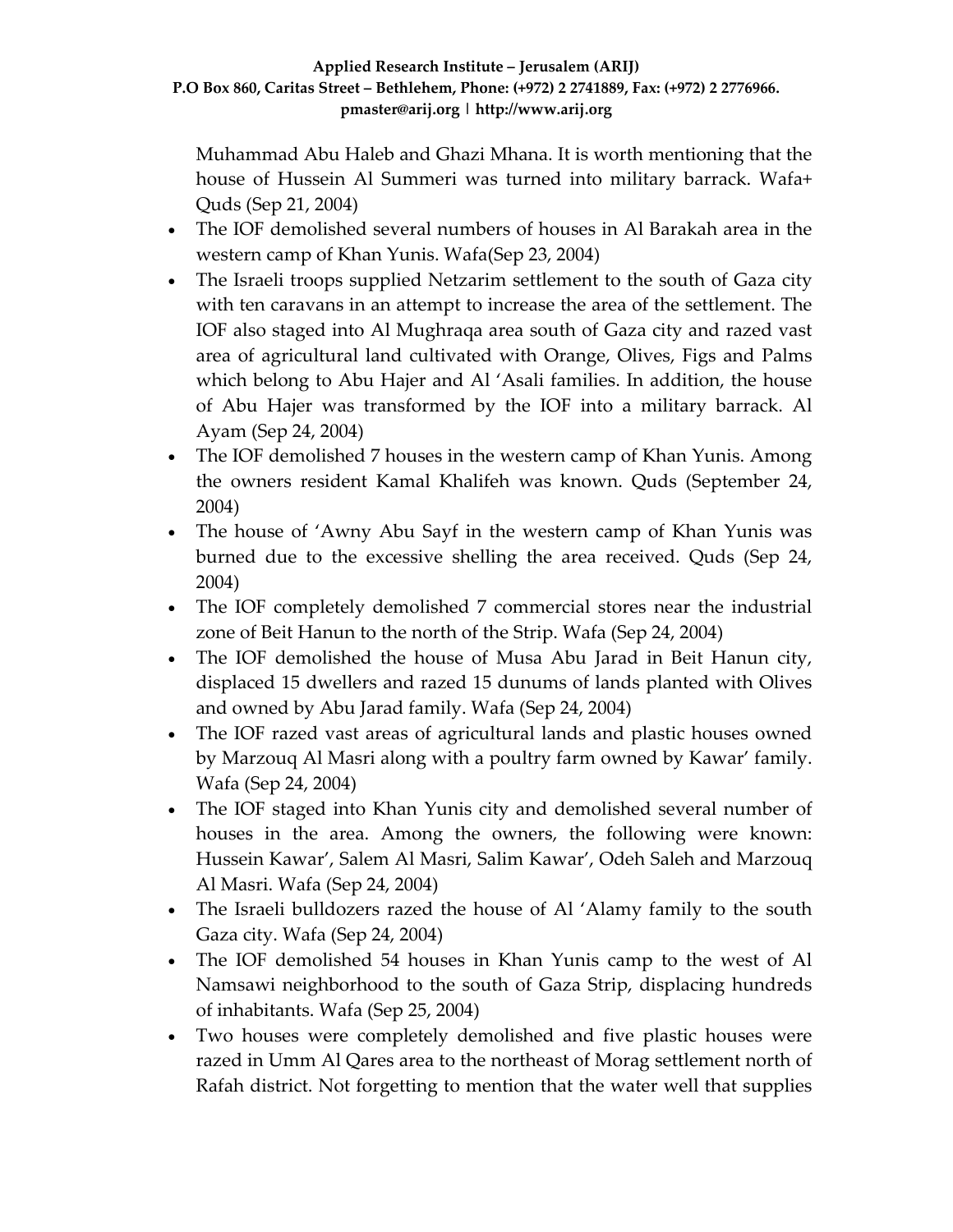500 families in the area was also demolished during the incursion. Al Ayam (Sep 25, 2004)

- The IOF razed agricultural lands cultivated with fruitful trees in Al Mughraqa area to the south of Gaza city which belong to Al Ris and Al Malalha families. Wafa (Sep 26, 2004)
- The IOF uprooted 150 Olive trees; razed 28 dunums of agricultural lands cultivated with Tomatoes and demolished 6 houses during the last two days in Al Salam neighborhood southeast of Khan Yunis city. Houses belong to: Marzouq, 'Azam, Muhammad, Yaser, Yousef Al Masri, Suleiman, Hussein and Tayser Kawar'. Wafa (Sep 26, 2004)
- The IOF demolished a lethal workshop in Al Amal neighborhood in Khan Yunis city to the south of the Strip which belongs to Al Jabry family. Quds (Sep 27, 2004)
- The IOF staged into Al Mughraqa area to the south of Gaza city and demolished the house of Dr. Tawfiq Al Helo, causing severe damages to ten others owned by: Al Dirawy, Al 'Ayidy and Abu Daher families. Moreover the Israeli bulldozers razed about 30 dunums of agricultural lands cultivated with Olives and Citrus. Al Ayam (Sep 27, 2004).
- The IOF demolished the house of 'Awad Shamlakh south of Gaza city near Netzarim settlement, displacing all its inhabitants. Wafa (Sep 28, 2004)
- The Israeli bulldozers razed agricultural lands located to the east of Al Ja'l fuel station in Sheikh 'Ajlin area to the south of Gaza city. In addition the IOF handed Palestinian residents warnings to evacuate their houses in the area close to Nitzarim settlement preparing them for demolition. Wafa (Sep 28, 2004)
- In a report issued by the Palestinian center for human rights (PCHRGAZA) assured that since the beginning of the second Intifada 2000, the IOF completely demolished 2432 houses and partially demolished another 2379 houses in the Gaza Strip. Wafa (Sep 28, 2004)
- The IOF staged into Al Sheikh 'Ajlin area to the south of Gaza city under heavy barrage of gunfire and completely demolished 11 houses. Wafa+ arabs48 (Sep 28, 2004)
- The IOF dynamited the villa of Khader Al Dani in Al Sheikh 'Ajlin area to the south of Gaza city after planting it with heavy explosive devices. Wafa (Sep 28, 2004)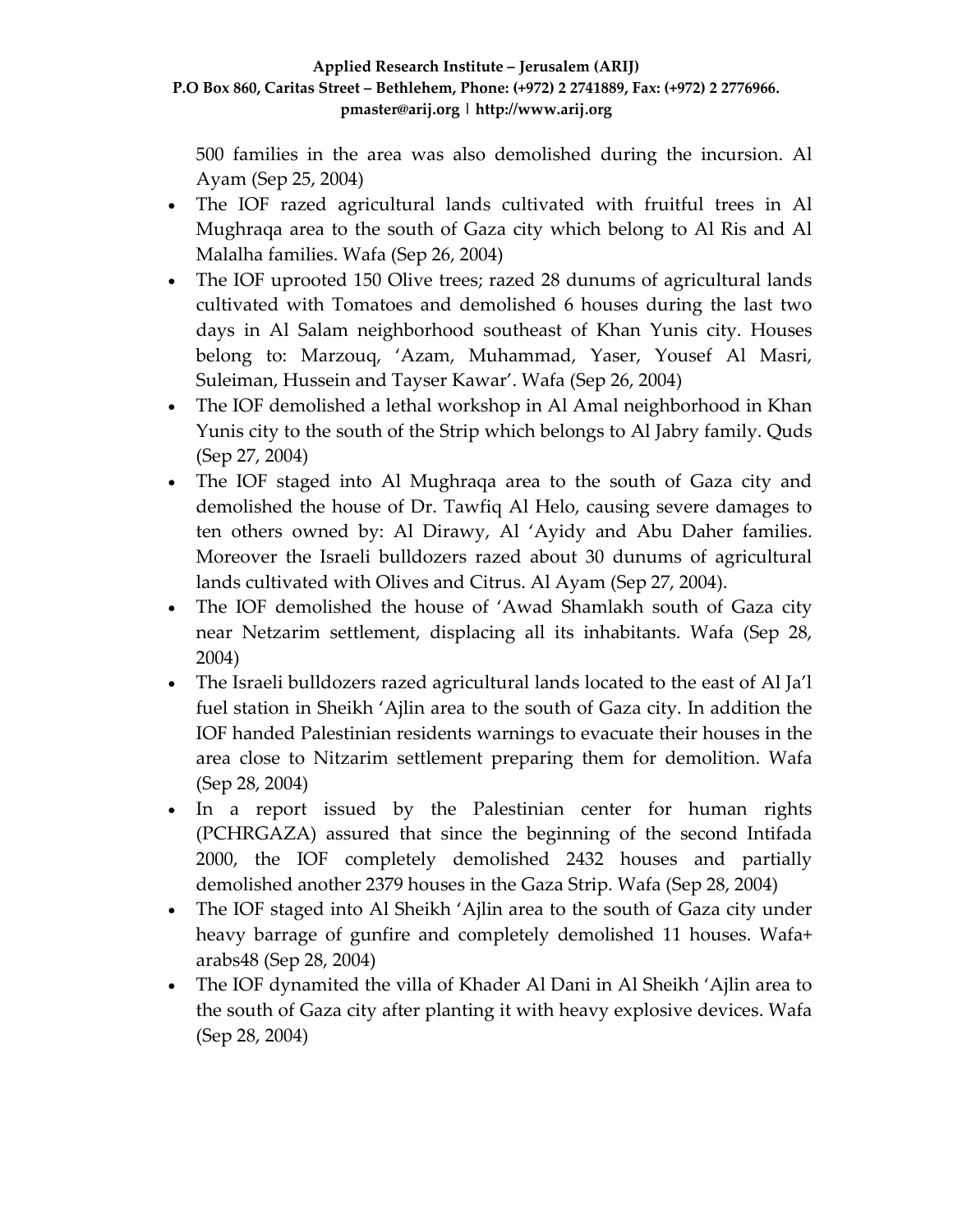- Six houses owned by Shihada Ahmad 'Awad and his five brothers (Suhail, Mahmoud, Ahmad, Rasmi and Akram) are threatened to be demolished in Al Sheikh 'Ajlin area to the south of Gaza city. Quds ( Sep 29, 2004)
- The IOF demolished three houses in Tel Qleibu to the south of Tel Al Za'tar north of the Strip, among the owners, the house of Emad Al Fairy was known. In the same time the IOF demolished several number of workshops in the area. Wafa (Sep 29, 2004).
- Governor of Khan Yunis assured that the total losses of the governorate during the last four years of the Intifada reached to \$ 500 million, and the total number of demolished houses reached to 4200, out of which 636 houses were totally demolished. Wafa (Sep 29, 2004)
- The Israeli Forces constructed a new watch tower in Ezbet 'Abed Rabou east of Jabalya to the north of the Strip. Wafa (Sep 29, 2004)
- The IOF dynamited two houses owned by Al Kat and Dayf families in Tel Al Za'tar neighborhood to the north of Jabalya camp. In addition, the Israeli troops surrounded the house of Al Sufi and Al Qawar'a families in the same area. Wafa (Sep 30, 2004).
- The IOF partially demolished the house of Dr. Muhammad Al Sharafi and took over the house of his brother Kamal Al Sharafi after forcing all dwellers to evacuate the house, preparing them for demolition. Houses are located in Jabalya refugee camp to the north of Gaza Strip. Wafa (Sep 30, 2004).
- The house of Mahmoud Yunis Al Najar southeast of Jabalya refugee camp is threatened to be demolished by the IOF. Wafa (Sep 30, 2004).
- The Israeli bulldozers razed at least three houses in Jabalya refugee camp to the north of the Gaza Strip. Wafa (Sep 30, 2004).

# **Bethlehem**

- The Israeli troops knocked down two Palestinian houses owned by Ahmad and Ali Al Mughrabi in the Ad Duheisha refugee camp southwest of Bethlehem city. Wafa+ IPC + Quds (Sep 6, 2004).
- The IOF dynamited a number of graves of the Islamic cemetery in Balal Bin Rabah Mosque parameter, located at the northern entrance of Bethlehem city. Quds (Sep 11, 2004)
- The IOF started erecting barbed wires on one kilometer road linking Al Walaja village northwest Beit Jala city with the West Bank. The barbed wires are more than two metes high and were erected for the second time in the village as the IOF erected last month for the first time barbed wires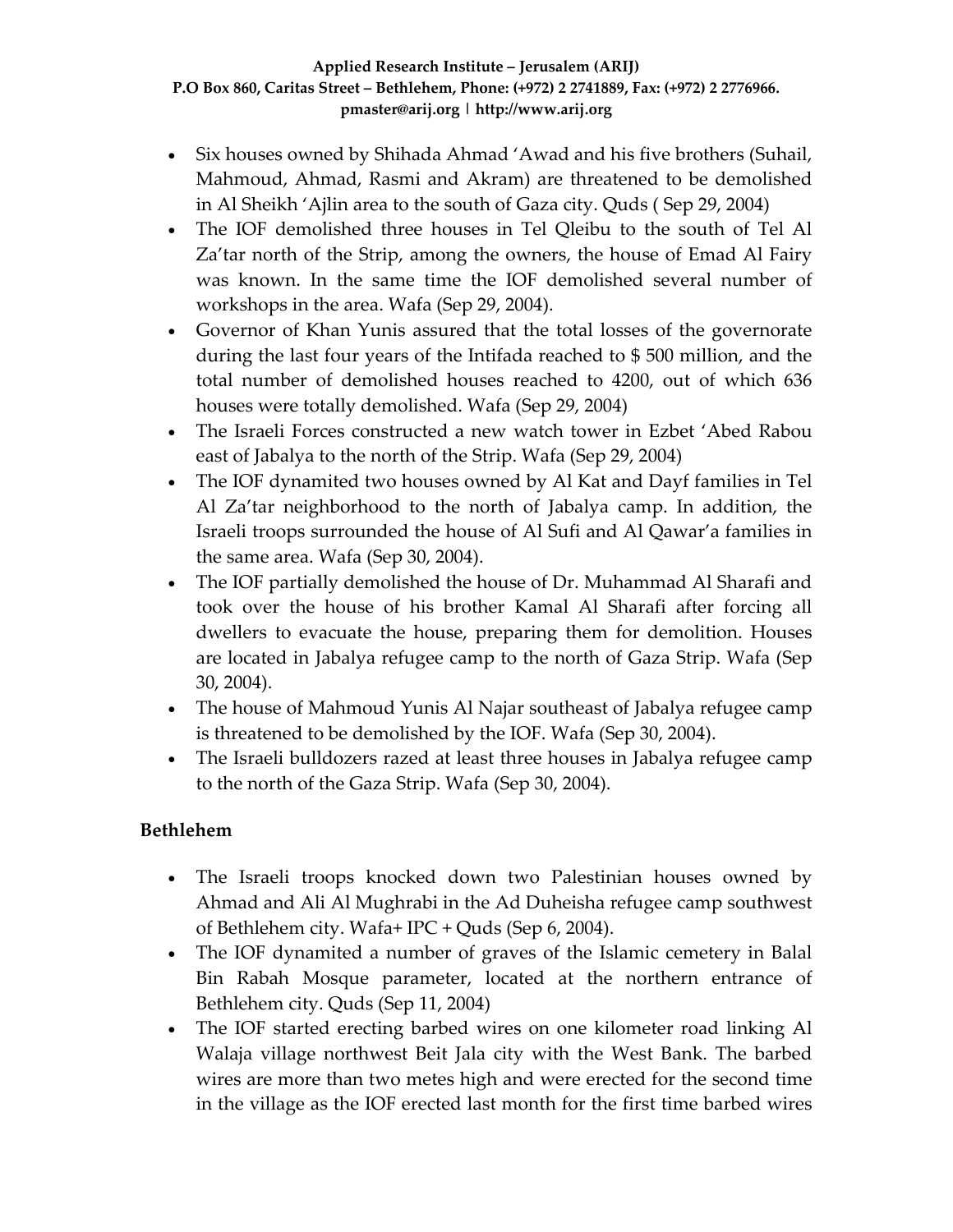on the same road and were about 10‐12 meters far from it. The current erected wires are half meter far from the road and will prevent residents from accessing their agricultural lands. Wafa+ Quds (Sep 12, 2004).

• Settlers of Nikodim settlement east of Al Ta'amra village added 7 new mobile homes to the settlement in an attempt to expand it. Not forgetting to mention that a total of 10 dunums were confiscated in the last few weeks from Jinata city to expand the settlement area. Quds (Sep 14, 2004).

### **Jenin**

- The Israeli occupation forces erected a new blockade at Jaba' crossroad, south of Jenin City and forbade Palestinian residents from passing through. The blockade was erected on the road linking Jenin city with the surrounding villages and the rest of the West Bank Governorates. Later on, the IOF erected another road block at the northern entrance of Jaba' city and obstructed vehicular movement. Wafa (Sep 4, 2004).
- The IOF took over the houses of Husein Fahmi Attia and his brothers for the third day on row and turned them into military barracks in Silat Adh Dhaher west of Jenin city, detaining 20 dwellers in one room .Al Ayam (Sep4, 2004).
- The IOF broke into Jaba' Female Secondary school in Jenin and destroyed the door entrance causing severe losses. Quds (Sep 5, 2004)
- The IOF broke into Silat Ad Dhahr village under heavy barrage of gunfire, closed the only medical clinic in the village, and forced all commercial stores to close under the threat of weapons. The IOF also took over one building close to Silat Ad Dhahr secondary school for males and turned it into military barrack after seizing it with barbed wires. Al Ayam (Sep5, 2004).
- The Israeli forces razed vast areas of arable lands on the borders of the village of Al Lubban Al Sharqiya between Nablus and Ramallah provinces. The armored Israeli bulldozers started razing lands in the village without pre‐notification. IPC (Sep 13, 2004).
- The Israeli Forces broke into Al Razi hospital in Jenin city, causing damages to the properties under the pretext of searching for wanted militants. Quds (Sep 28, 2004)
- The IOF demolished the three-storey house of Zakariya Al Zubaydi in Jenin refugee camp turning it into a heap of rubble. Wafa+ Quds (Sep 29, 2004)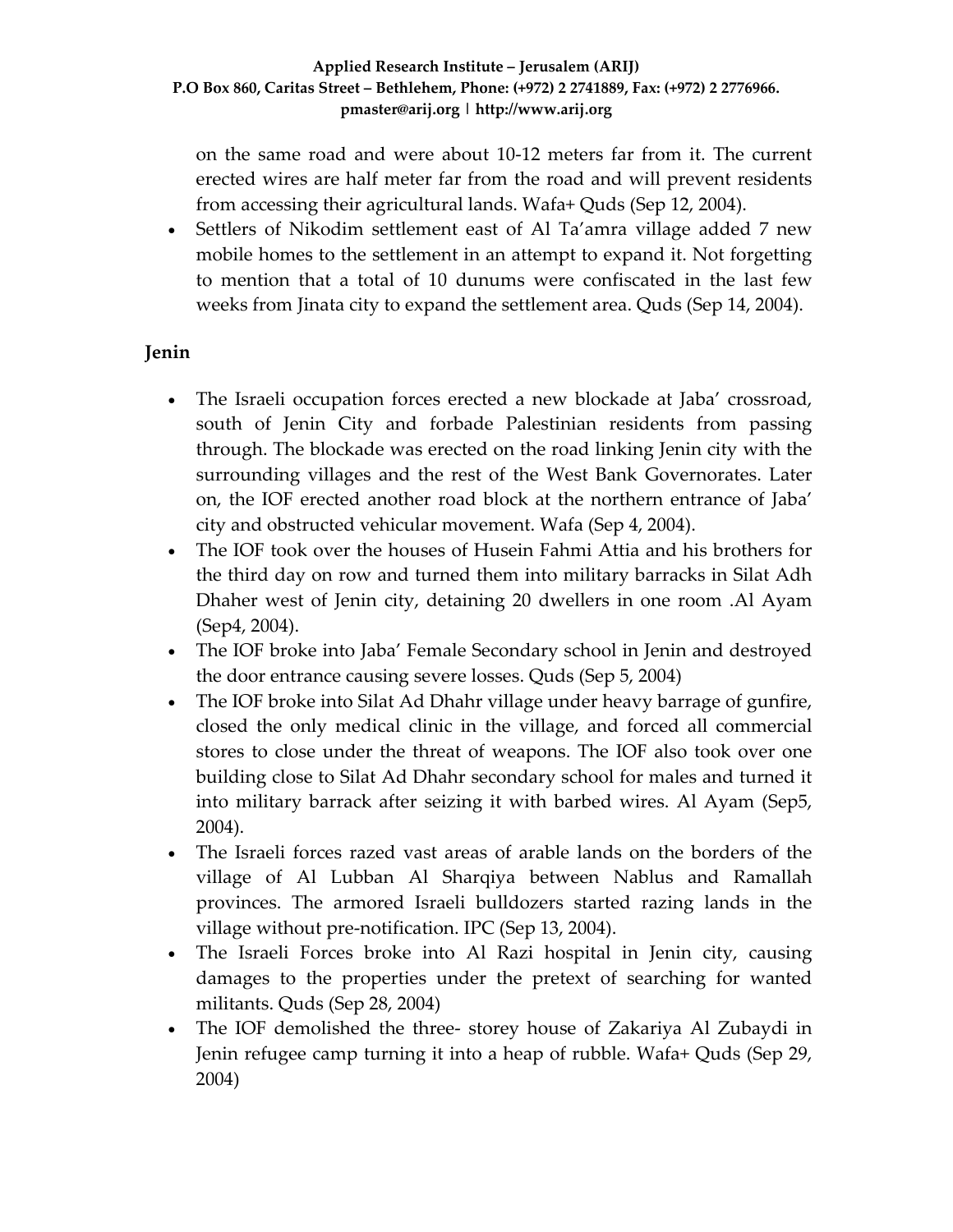## **Hebron**

- A group of Israeli settlers fired at Jabal Jawhar area, east of Hebron city and caused damages to Majdi Abdel Karim Al Razim house located close to Qiryat Arba' settlement**.** Wafa (Sep 1, 2004)
- The IOF blew up two Palestinian houses in Hebron city owned by Ahmad Al Qawasmi, and Jabari family in Hars and Shaabeh areas. Moreover, The Israeli troops raided the building of the Ministry of Information and massed up its reinforcements in the vicinity of Hebron University. IPC+ Quds (Sep 1, 2004)
- The IOF started constructing the 8m high Segregation Wall south of Hebron city in the populated areas, whereby in other areas a fence will be constructed. Quds (Sep 2, 2004).
- The IOF broke into Al-Anwar library in Hebron city, confiscated 25 computer devices, communication tools, books, other administrative files, and caused severe damages to the properties. Wafa (Sep 3, 2004).
- The IOF burned tens of dunums of Olive fields located close to Nahal Negohot settlement southwest Hebron city. The fields are owned by Muhammad Musa 'Odah, Muhammad Muhammad, Issa Muhammad, Khalil Hasan, Muhammad Hasan and 'Ali Musa. In addition, the IOF are working on A pre‐confisacted 300 dunums of land which belong to Shu'or family in an attempt to expand Sinsana settlement located south of Hebron city. The IOF already started constructing new roads and supplied the site with water networks, sewage systems and electric pools. Al Quds (Sep 4, 2004).
- The IOF took over the house of Mahmmoud Naji Amr from Sinjir area, southwest Hebron city and transformed it into military barracks. Al Ayam (Sep4, 2004).
- A number of Israeli bulldozers commenced the construction of the first stage of the Segregation Wall in Hebron city by destroying vast areas of agricultural lands cultivated with Olive trees. The Israeli constructions are currently taking place in Wadi Kharas area located along side the 1967 borders. Lands targeted for confiscation are estimated at 500 dunums and belong to Palestinian families in the area. The families' area Al Suwati, Hashish and Muhammad sons. According to the Land defense committee in Hebron city, the first phase of the wall will extend from Beit Ba'er, north of Beit 'Awwa town to reach Kherbet Um Al 'Uqof south of Sikka village (5 kilometers length). The Wall will cause the confiscation of 42% of Palestinians' lands (more than 450 thousand dunums) and threats the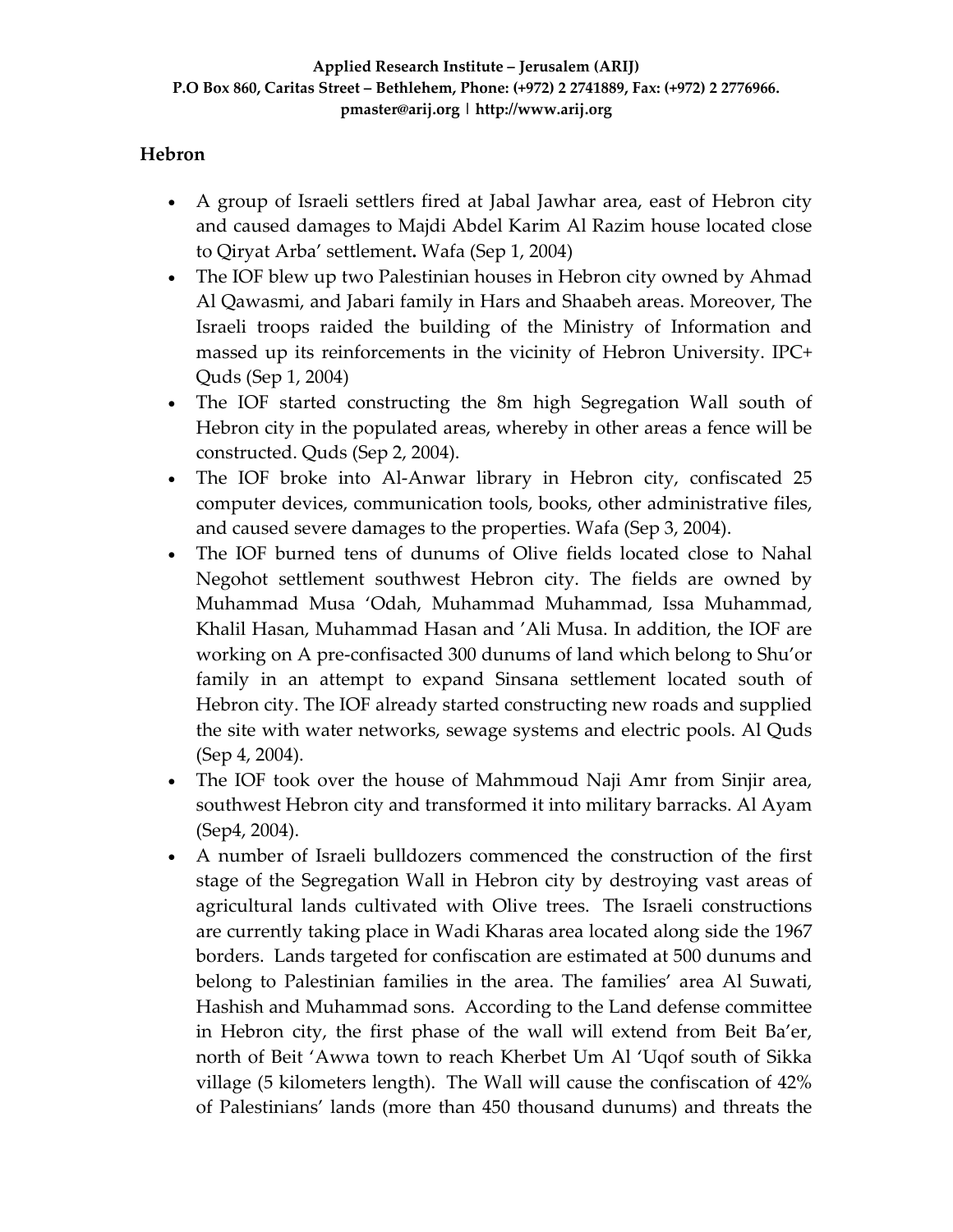confiscation of thousands of fruitful trees in the area. It is worth mentioning that four military orders issued in the last few months and related to the construction of the Segregation Wall will extend on 9 kilometers length of land starting from Surif city, northwest Hebron city and reaching to Al Burj Village west of Hebron passing through Kharas, Nuba, Beit Ula, Tarqumia, Deir Samet, Al Kum, Al Mureq, Beit 'Awwa, Sikka, Al Majd, Beit Al Roush Al Tahta, Beit Al Roush Al Fuqa, Deir Al 'Asal Al Fuqa and Al Tahta, Al Bireh, Bet Marsam, Al Burj and Um Baghla village southwest Dura town. Wafa (Sep 5, 2004).

- The IOF dynamited one cave in Wadi Al Qadi area, south of Hebron city and in Kherbet Al Hadedia west of Hebron district. They also incurred into Al Wala' Mosque in Al Issa area west of Hebron city and caused severe damages to the properties. Wafa+ Quds (Sep 6, 2004)
- Israel started constructing the southern approved section of the Segregation Wall, between Gush Etzion and Lahfim Israeli settlements. The constructions are concentrated in the section close to Hebron city and estimated at 30 kilometers length, east of the city. Arabynet+ Quds (Sep 6, 2004).
- The Israeli bulldozers demolished the two-storey house of 'Adel Omar Al Za'tari in Wadi Al Harya area, south of Hebron city. Residents of the house were given no time to salvage their properties and were harassed by the soldiers who later displaced them from the house. The dwellers were reported to be 20. Wafa+ Quds (Sep 8, 2004).
- The IOF razed 15 dunums of agricultural lands cultivated with fruitful trees and located in Al Tuwani village, east of Yatta town. The targeted lands are owned by Saber Al Hirini and are close in location to Ma'on settlement. Quds (Sep 8,2004)
- The Israeli defense minister Shaoul Mofaz announced that the route of the wall would go deep into the West Bank, to include several Jewish settlements near the town of Hebron. He added that the settlements would be encircled by separate fences. Wafa (Sep 8, 2004).
- The Israeli bulldozers backed by military jeeps razed a piece of land locally known as "Hakorat Al Kayyal" located close to the Ibrahimi Mosque in Hebron city. The Razed lands aim at expanding Avraham Avino settlement and are only 30 meters away from the northwest of the aforementioned settlement. The violation also aims at linking the settlement with Al Shuhada Street that leads to 3 other colonial outposts located at the heart of Hebron city. Wafa+ Al Ayam (Sep 9, 2004).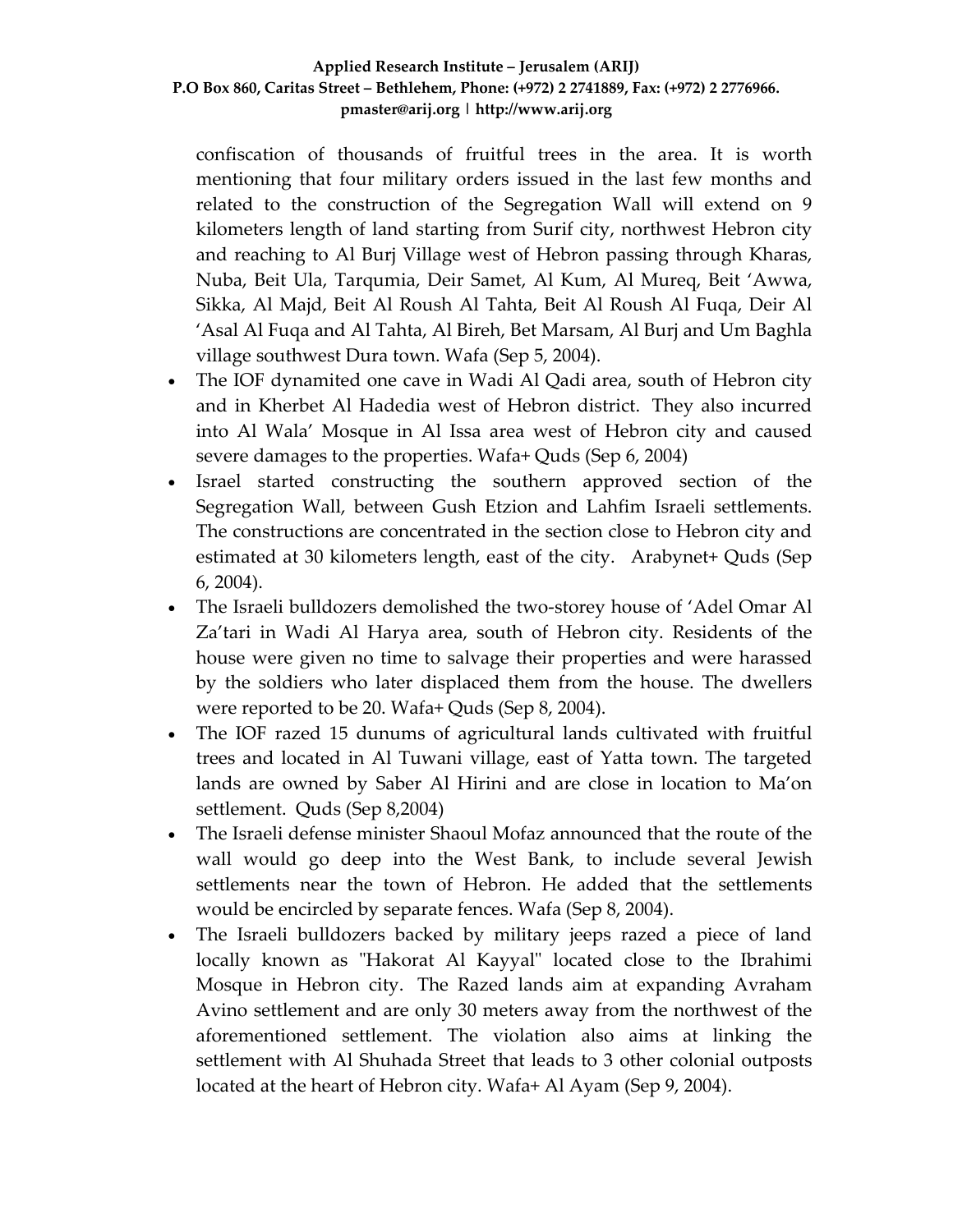- The IOF uprooted hundreds of Olive Trees planted on more than 5 dunums of land in Bani Na'im town, east of Hebron city. Land owners reported that the razed lands are located in Al Buwaib area south of Bani Khefer settlement established on Bani Na'im lands and belong to Muhammad Ahmad Manasra. This violation came as the Israeli government plans to expand the settlement of Bani Haver and another outpost located one kilometer south of the settlement. Wafa+ Quds (Sep 9, 2004)
- The Israeli bulldozers razed and destroyed vast areas of agricultural lands in Wadi Kharas area located along the 1967 borders and uprooted hundreds of Olive trees. Among the owners, the following were known: Mahmoud Al Haj Al Suwati, Abdel ʹAziz Mosa Al Sauwati, Fawzo Muhammad Abdel Qader Al Suwati, Mustafa Abdel Qader Al Suwati, Mosa Mahmoud Al Suwati, Salamah Mahmoud Al Haj Al Suwati, Issa Muhammad Al Suwati and Muhammad Abdel Hamid Al Zeer Al Harbiyat and his brothers. It is worth mentioning here that Phase one of the Segregation Wall in Hebron Governorate extends 5 kilometers long, from Bet Ya'ir village, north of Beit 'Awwa and reaches to the south of Sikka village. The Israeli plans to build the Wall in Hebron governorate will extend on 29 kilometers area of land to the south and west of the Governorate and will cause the confiscation of 450 thousands dunums of land which constitute 45% of the total land area in Hebron. Wafa+ Quds (Sep 13, 2004).
- The IOF broke into the Islamic Charity in Al Shoukh town, located to the northeast of Hebron city and sealed the entrances with Oxygen, causing severe of damages to the properties. Wafa+ Al Ayam (Sep 21, 2004)
- Settlers of Ma'on settlement razed 7 dunums of lands west of the settlement which belong to Al Shawahin family and hedged it with barbed wires in at attempt to attach it to the settlement. Wafa (Sep 21, 2004)
- The Israeli settlers started re-constructed two indiscriminate outposts which were dismantled by the IOF some time agoi, near Qiryat Arab settlement and close to **["Prayers](http://www.poica.org/editor/case_studies/view.php?recordID=436) road"** in Hebron city. Quds (Sep 27, 2004).
- The Israeli settlers tried to reconstruct two outposts Hazon David and Jeborim on lands owned by Jaber family in Wad Al Nasara neighborhood in the area located between The Ibrahimi Mosque and Qiryat Arba' settlement. Wafa+ Quds (Sep 27, 2004).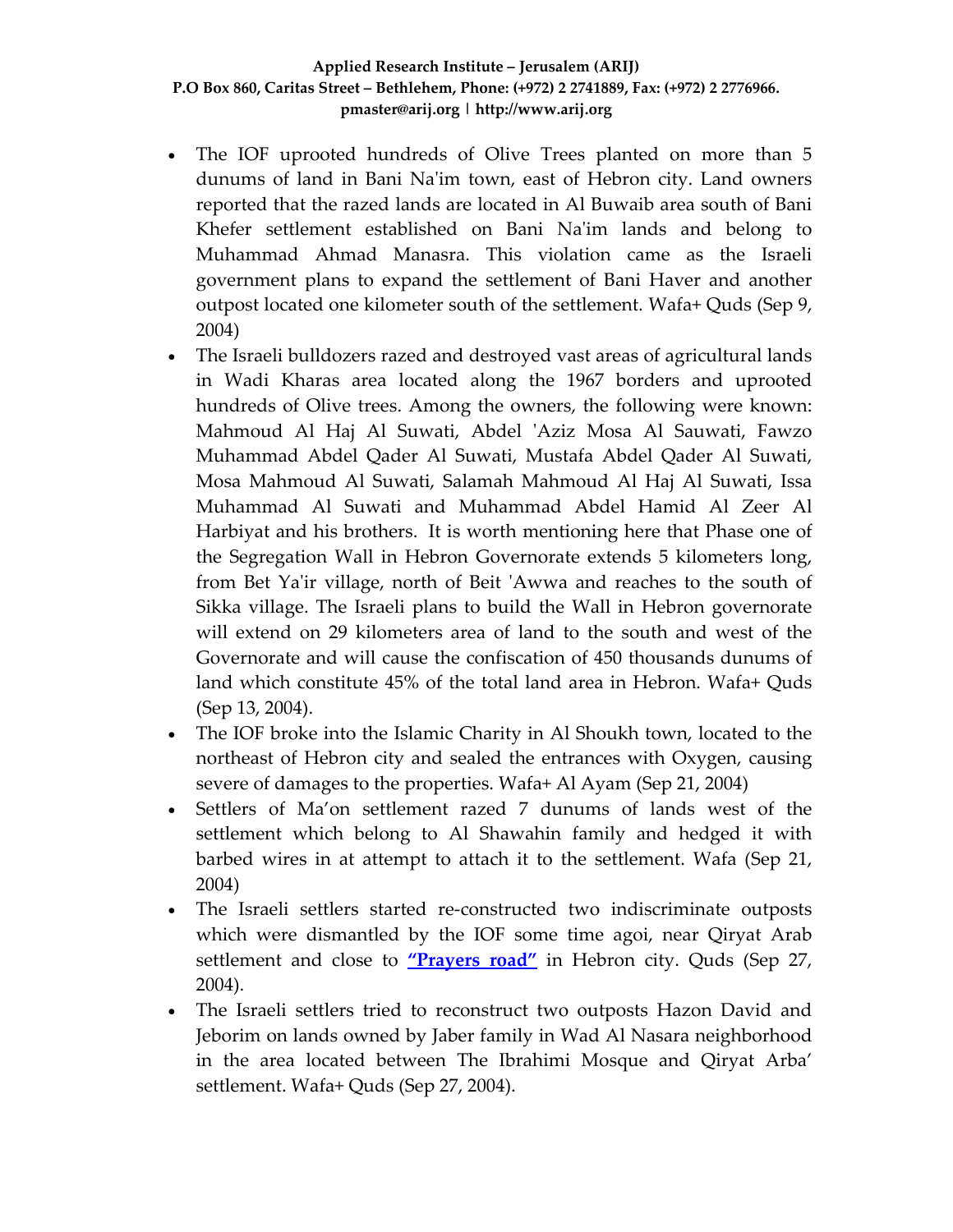• The IOF razed vast areas of lands and uprooted more than 150 Olive trees in Ras Al Khirba area in Beit 'Awwa town for the Segregation Wall. Lands belong to: Mahmoud 'Abed Allah Al Sewayti, Hussein Musa Khalil Al Sewayti, Muhammad Rashid Al Sewayti, Salama Jaber Abu Kresa and Muhammad Isma'il Abu Ghaliya. Quds (Sep 28, 2004).

## **Nablus**

- The IOF took over two houses in Balata refugee camp which belong to Abu Saltah and Satakra families and transferred them into military outposts. Al Ayam (Sep 1, 2004)
- The IOF destroyed the house of Muhamamd Abdel Aziz Hamdan located in Beita city, south of Nablus city after planting it with explosive devices causing severe damages to a number of nearby houses. Wafa (Sep 5, 2004).
- The IOF invaded the old city of Nablus and Balata refugee camp, north of the West Bank, and took over several Palestinian houses turning them into military outposts, as other seven houses in the camp were occupied. The Israeli troops also reoccupied the residential building of Sadeq Naseef, located west of Nablus city and overlooks most Nablus's neighborhoods. IPC+ Al Ayam (Sep 5, 2004).
- In a report issued by Nablus Governorate Media center showed that the IOF transferred in the last four months a total of 65 Palestinian houses into military barracks and outposts. Al Ayam (Sep5, 2004).
- 30 thousand people living in Five Palestinian villages are going to be strangulated by a trench as the Israeli bulldozers are digging up a trench of about 3 kilometers length and 4 meters width extending from Beit Dajan old street to Wadi Al Sajoor valley in 'Azmut village. The five affected villages are Salim, 'Azmut, Deir Al Hatab, Beit Dajan and Beit Furik. Quds (Sep6, 2004).
- The IOF took over the houses of Al Bustami, Lubada, Al Sharori, Shalhub, Mango and Halawa families living in Al Jabal Al Shamali area in Nablus city and turned them into military barracks. Wafa (Sep 8, 2004).
- The IOF took over the building of Sadeq Nasif in Nablus city and another house owned by Al Aghbar family located in the old city of Nablus and transferred them into military posts. Al Ayam. (Sep15, 2004).
- The IOF partially demolished the house of Al Kelany family located in an area to the west of Nablus Old cityu. Quds (Sep16, 2004).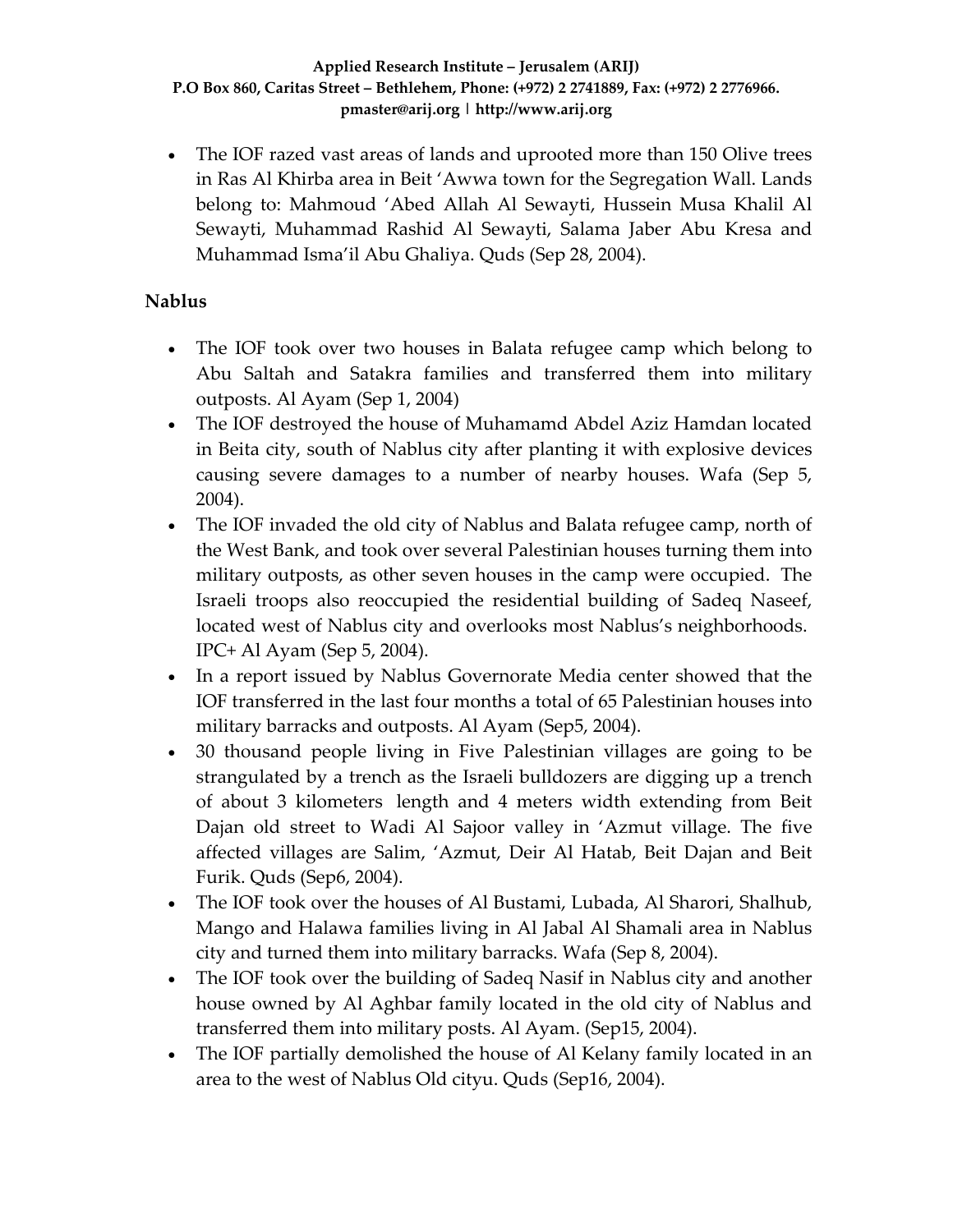- A group of Israeli settlers from Shavi Shomron settlement put fire in Deir Sharaf Olive press in Nablus city, burning all of its properties. Total losses are estimated at one million dollar. Al Ayam (Sep20, 2004).
- The IOF dynamited the house of Muhammad Sanaqra in Balata refugee camp causing damages to ten houses and partially demolished another three. Among the owners, the following were known:'Ali Sanaqra and Fadal Nasr. Moreover, the IOF dynamited the house of 'Ali Abu Salim in 'Askar camp, causing severe damages to the nearby houses. Wafa (Sep 23, 2004)
- The IOF demolished the house of Martyr Zaynab 'Ali Salim in 'Askar refugee camp in Nablus, displacing 11 dwellers, in addition to another two‐story house owned by 'Ala' Sanakra in Balata refugee camp, causing severe damages to the nearby houses. Al Ayam (Sep 24, 2004)
- The IOF notified Mahdy Qadus, Nader Qadus and Iyad Qadus of their intentions to demolish their houses along with a farm owned by Emad Qadus, for being located in Area C (Under the Israeli control). Quds (Sep 26, 2004)
- The IOF took over a Palestinian house in Huwwara town to the south of Nablus city and transferred it into military barrack. Wafa (Sep 28, 2004)
- Settlers of Alon Moreh and Itamar settlements put fire in 200-250 dunums of lands cultivated with Olives, Figs and Almonds in Al Lahaf and Hareqa Al Hanahi areas to the southeast of Nablus city. Moreover the IOF hindered landowners in Beit Furik town from accessing their 150 dunums of lands planted with Olives. Wafa (Sep 29, 2004)

# **Tubas**

- The Israeli occupation forces confiscated hundreds of dunums of agricultural lands located along the Eastern Frisian canal in Wadi Al Maleh area east of Tubas city to establish a new colonial project in the area. The confiscation of Tubas lands came to expand Rotem settlement located on hilltop of Jibsin Mountain overlooking the Jordan River. Wafa (Sep 5, 2004).
- Israeli Minister of Agriculture Katz plans to expropriate some 31,000 dunums of land to expand settlements in the Jordan Valley. The plans involve 3,200 dunums of land already occupied by the IOF in addition to 28,000 dunums of grazing lands. According to Katz, the goal of expropriation is "to hold [the land] and designate it for Jewish settlements in the valley and to prevent the possibility of being taken over by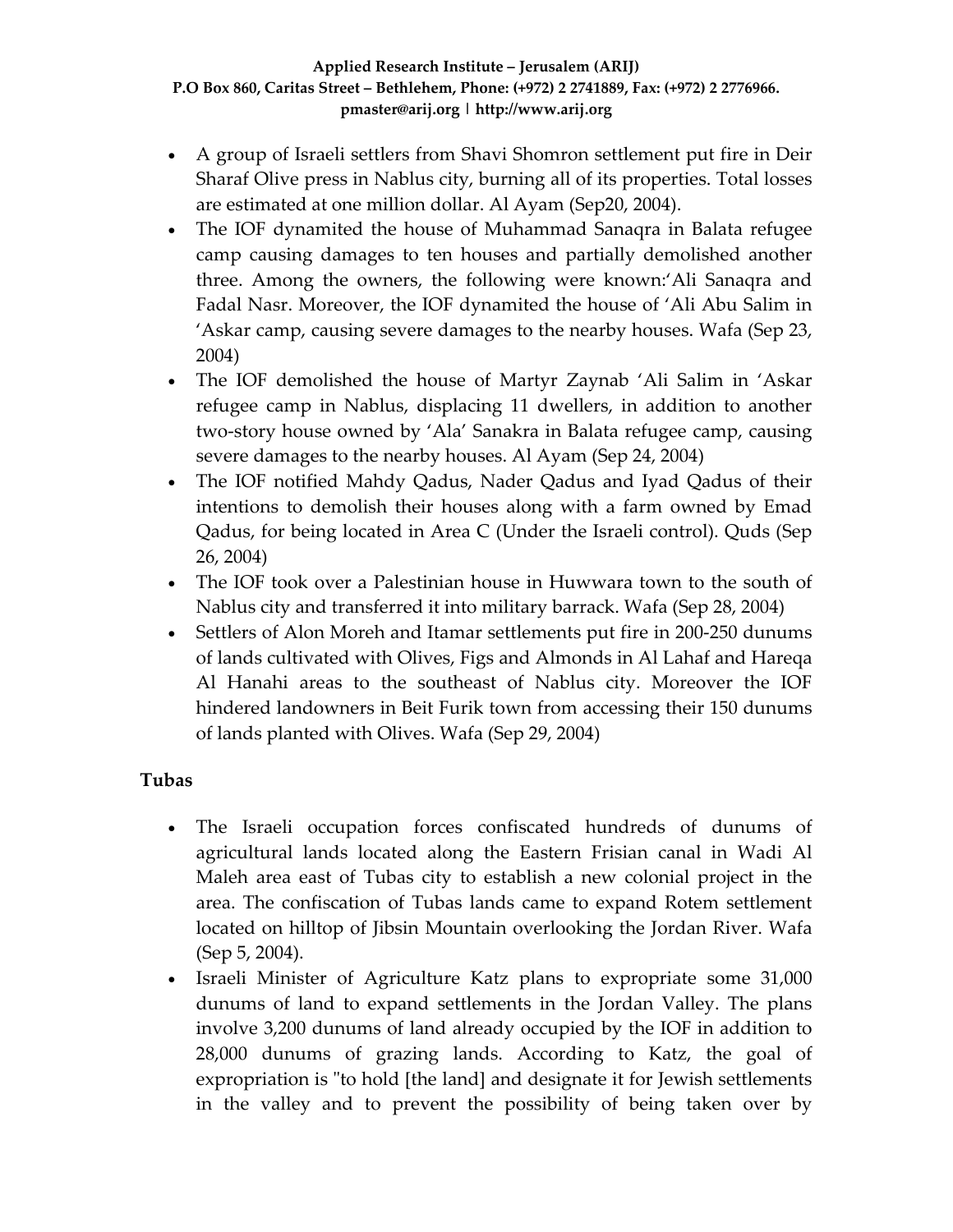Palestinians." The plan includes awarding grants and loans to Jews who move to the Jordan Valley to establish a farm. A special team to work on the plan which would consist of himself, the chairman of the Jordan Valley Regional Council, a Jewish National Fund representative and other settlement and treasury officials. Haaretz daily (Sep 8, 2004)

- The IOF disrupted the Palestinian vehicular movement on Road #90, east of the northern valleys by erecting a number of military barriers. Palestinian cares were also prevented to use this Road for an unknown period of time and villagers were prevented to access their agricultural lands as they were prevented to use this road. Not forgetting to mention that Road # 90 links the northern valleys with its southern ones. Wafa (Sep 11, 2004).
- The IOF imposed closure on the Jordan Valleys area, north east of the West Bank and closed the two iron gates erected on lands of the northern and middle valleys. Tens of Palestinian families weren't able to access the area as the Israelis imposed a tight closure on the area. Wafa (Sep 11, 2004).
- The IOF erected three military barricades in the middle valleys, northeast of the West Bank. The first barricade was erected on the southern entrance of Al Nasariyia village (southeast Tubas), the second barricade was erected on the main road that links Al Nasariyia village with Ein Shibli (southeast Tubas) while the third was erected on Al Buqeʹa road that links the northern valleys with the middle ones. Wafa (Sep 12, 2004).
- The IOF razed vast areas of lands north of Bardala village in the northern valleys for the Segregation Wall and for building a prison in the area. Landowners were hindered from accessing their own lands. Wafa (Sep 22, 2004)

## **Tulkarm**

- The IOF erected a number of military checkpoints at a number of crossroads and entrances north of Tulkarm governorate, mainly at Al Sha'rawi area. Wafa (September 9, 2004)
- The Israeli authorities issued an order to reroute the part of the segregation Wall east Al Tayba town leaving Khirbet Jbara village under the control of the Palestinian authorities. Quds (Sep11, 2004).
- The Israeli occupation forces demolished the house of Ahamd Hussein Naiʹm Masharqa in Nour Shams Camp in Tulkarm. Wafa (Sep 14, 2004)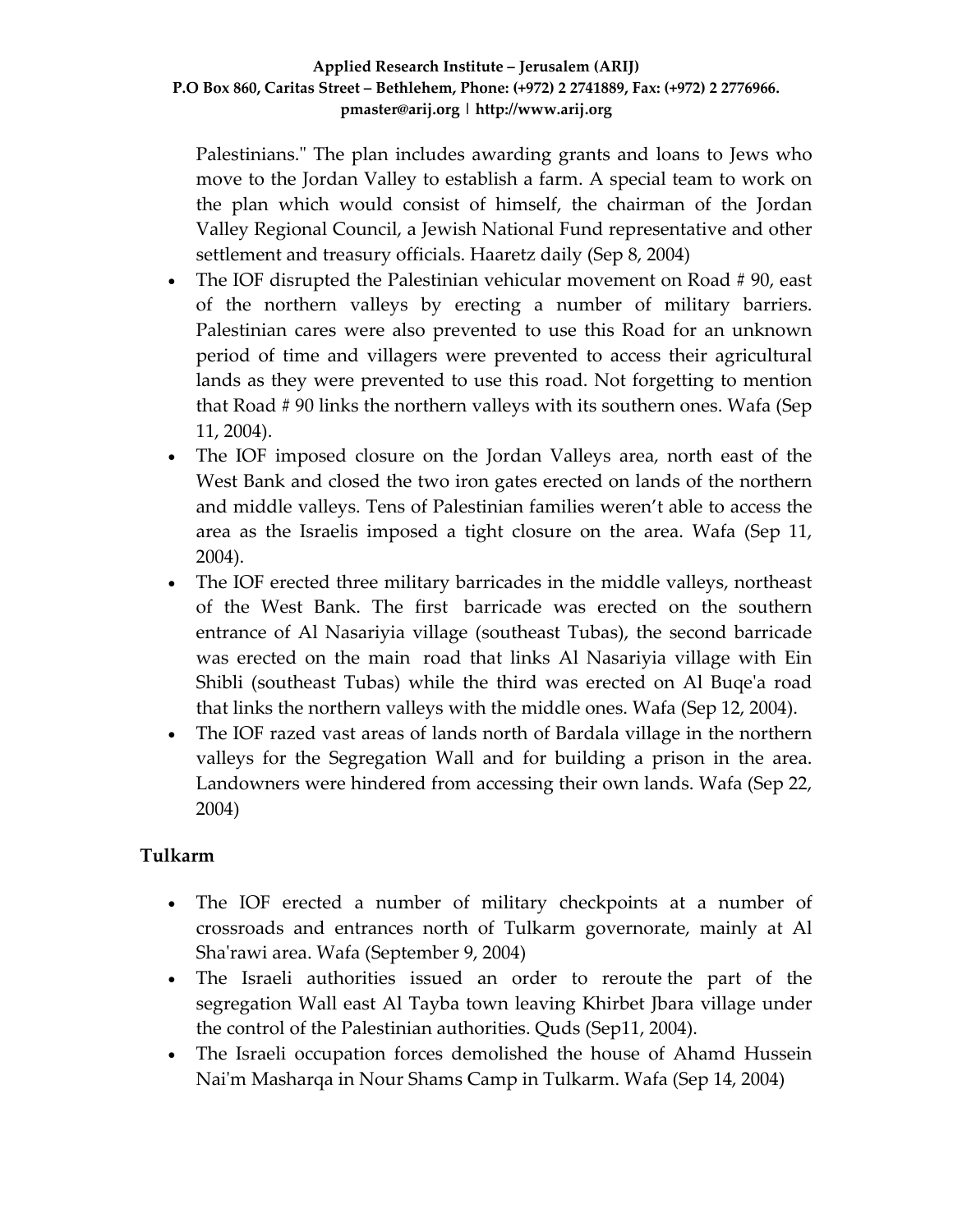## **Ramallah**

• The Israeli troops stormed a UN building in the city of Ramallah. The Israeli troops surrounded the College of Educational Sciences operated by the UN, and raided the studentsʹ dormitory, before detaining them all and checking their ID cards. This is considered the fourth assault of its kind on UN buildings since April 2002, during the reoccupation of Ramallah and El Bireh cities. IPC (Sep 13, 2004).

# **Jericho**

• The Israeli civil administration failed to evacuate two mobile homes were set in Wadi Al Qelt near Jericho as a number of Israeli settlers (totaling 200) protested against the evacuation and prevented the IOF from completing their mission. The two mobile homes belong to Kfar Adumim settlement. Quds (Sep 7, 2004).

## **Others**

- According to a report issued by the ICB ( Israeli center for Statistics) showed that since the declaration of the disengagement plan Declared by the Israeli Prime minister Ariel Sharon, a total of 6560 apartments were sold in the first quarter of 2004, an increase of 54% compared to the apartments sold in the first quarter of 2003. Al Ayam (Sep 4, 2004).
- The IOF demolished one house in Jan Hakal neighborhood in Al Ramleh city under the pretext of not having building permits. The house is owned by Resident Dahesh Al Wihedi. Quds (Sep 9, 2004).
- The IOF demolished the house of Bebrud Family (100 meters square) from Al Dumaida village located within Misgav regional council in Western Galilee under the pretext of being unlicensed. Wafa (Sep 14, 2004)
- In a report issued by Israeli Information center for Human rights "B'tsalm' assured that since the beginning of the second Intifada 2000, the IOF demolished 612 Palestinian houses in the Palestinian Territories as a collective of punishment, whereby 2,270 houses were demolished for security and military reasons and more than 800 houses were demolished under the pretext of being unlicensed. Quds (Sep 24, 2004)
- Israel is continuing to expropriate territory in the West Bank, under the guise of "State lands" to expand settlements. Since the start of 2004, some 2,200 dunums of land in the West Bank have been declared state lands.